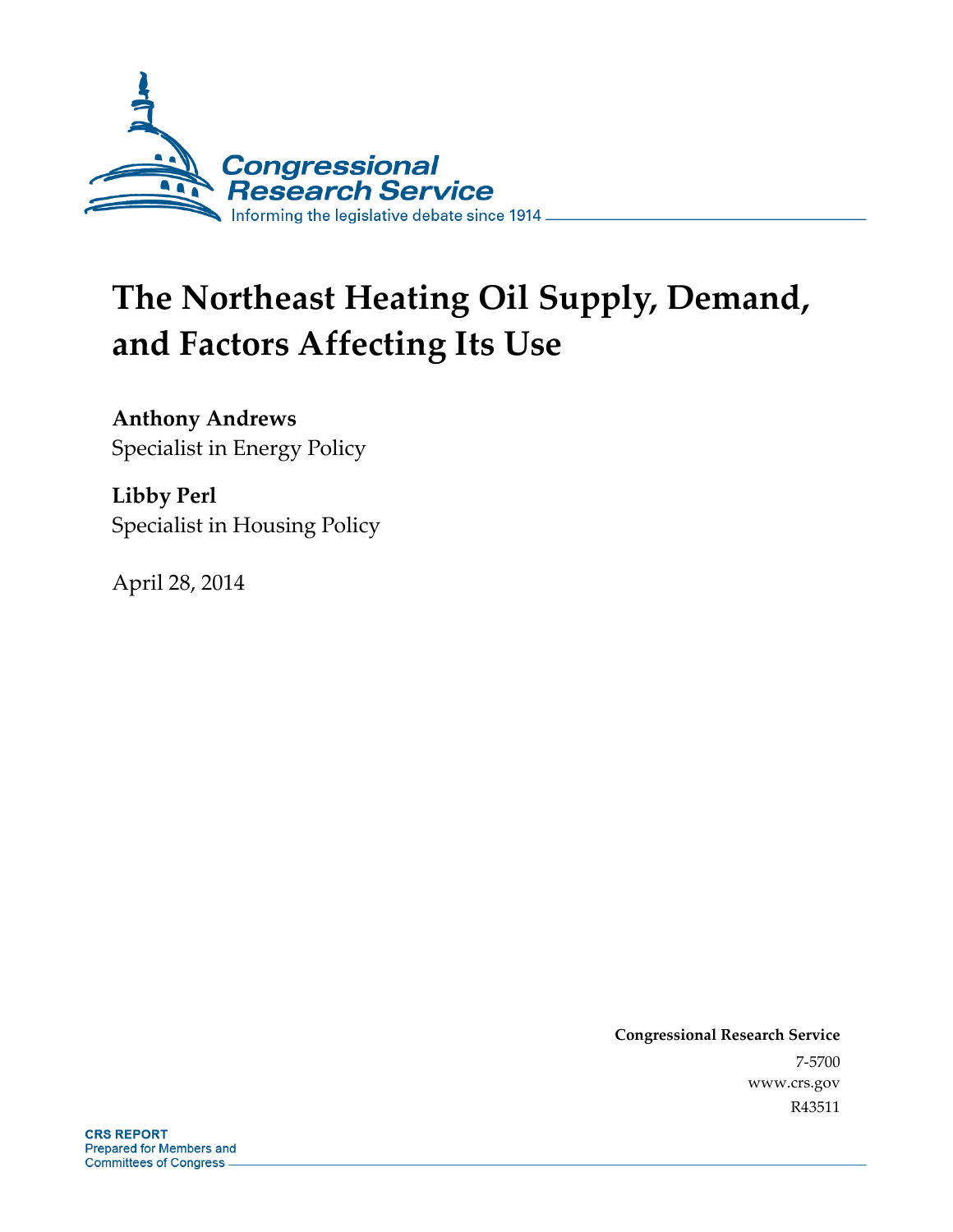## **Summary**

The United States' exports and imports of refined petroleum products include distillate fuel oil the general category for heating oil. In 2013, distillate fuel oil imports exceeded 56.4 million barrels, up from the previous year's 46.2 million barrels. However, distillate fuel imports have been declining. Overall, some 6.9 million households rely on heating oil nationally. The number of overall household users, however, has declined from 8.7 million in 2006-2007, and the Energy Information Administration (EIA) projects a 3% decline for 2013-2014. By and large, the greatest demand for home heating oil is in the Northeast United States, where some 5.5 million households relied on it for primary space heating during the winter of 2012-2013, consuming 645.5 gallons per household on average (compared to 766.4 gallons by Midwest households).

In response to the near doubling of heating oil prices in some Northeastern states during the winter of 1999-2000, which raised the concern of many Northeastern lawmakers, Congress authorized 2 million barrel Northeast Home Heating Oil Reserve (NHHOR) in the Energy Policy Act of 2000 (P.L. 106-469). As an emergency stockpile of government-owned heating oil, Congress intended NHHOR to meet roughly 10 days of demand by the Northeastern states at the time. Currently, NHHOR stands at under 1 million barrels, split between Groton, CT (400,000 barrels), and Revere, MA (500,000 barrels).

Middle-distillate range petroleum products can serve as both heating and transportation needs. In its 13-year history, NHHOR has only released fuel for use by federal, state, and local emergency responders during natural disasters and not for retail sales during market dislocations. While the release demonstrated the utility of maintaining a distillate stockpile, it was not based on the conditions of a heating oil supply shortage. The recent sale of NHHOR stocks and replacement with ultra-low sulfur distillate increased its utility as a transportation fuel. In the absence of NHHOR, residential consumers have the recourse of substituting ultra-low sulfur diesel fuel for their heating needs, although this fuel tends to be more expensive per gallon than heating oil.

Congress also authorized the National Oilheat Research Alliance (NORA) to develop projects for the research, development, and demonstration of clean and efficient oilheat utilization equipment; and to operate programs that enhanced consumer and employee training. Further, Congress authorized the Low Income Home Energy Assistance Program (LIHEAP) to help offset some homeowners' heating bills. Several charities also provide assistance.

A number of factors may contribute to the nation's declining demand for heating oil. The most significant factor may be that the increasing price of heating oil has discouraged use. Heating oil prices continue to remain high, as do other petroleum products and crude oil. These factors raise several questions: what factors have contributed to the decline of heating oil consumption; does the Northeast still depend on heating oil to the extent it did over a decade ago; and should Congress continue to monitor the Northeast heating oil supply?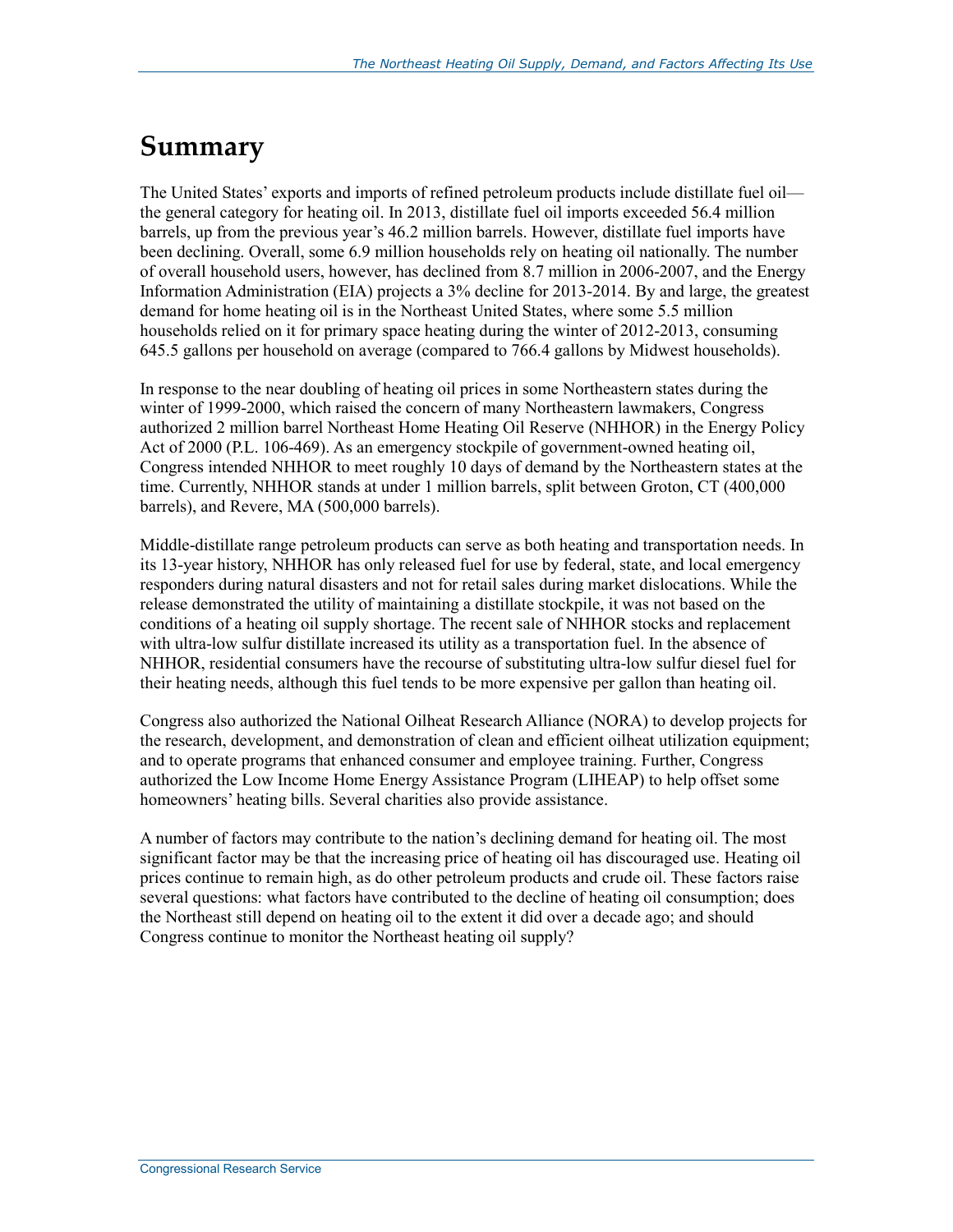## **Contents**

## **Figures**

## **Tables**

| Table B-2. NORA Expenses and Spending During Assessment Authorization 2001-201120 |  |
|-----------------------------------------------------------------------------------|--|
|                                                                                   |  |
|                                                                                   |  |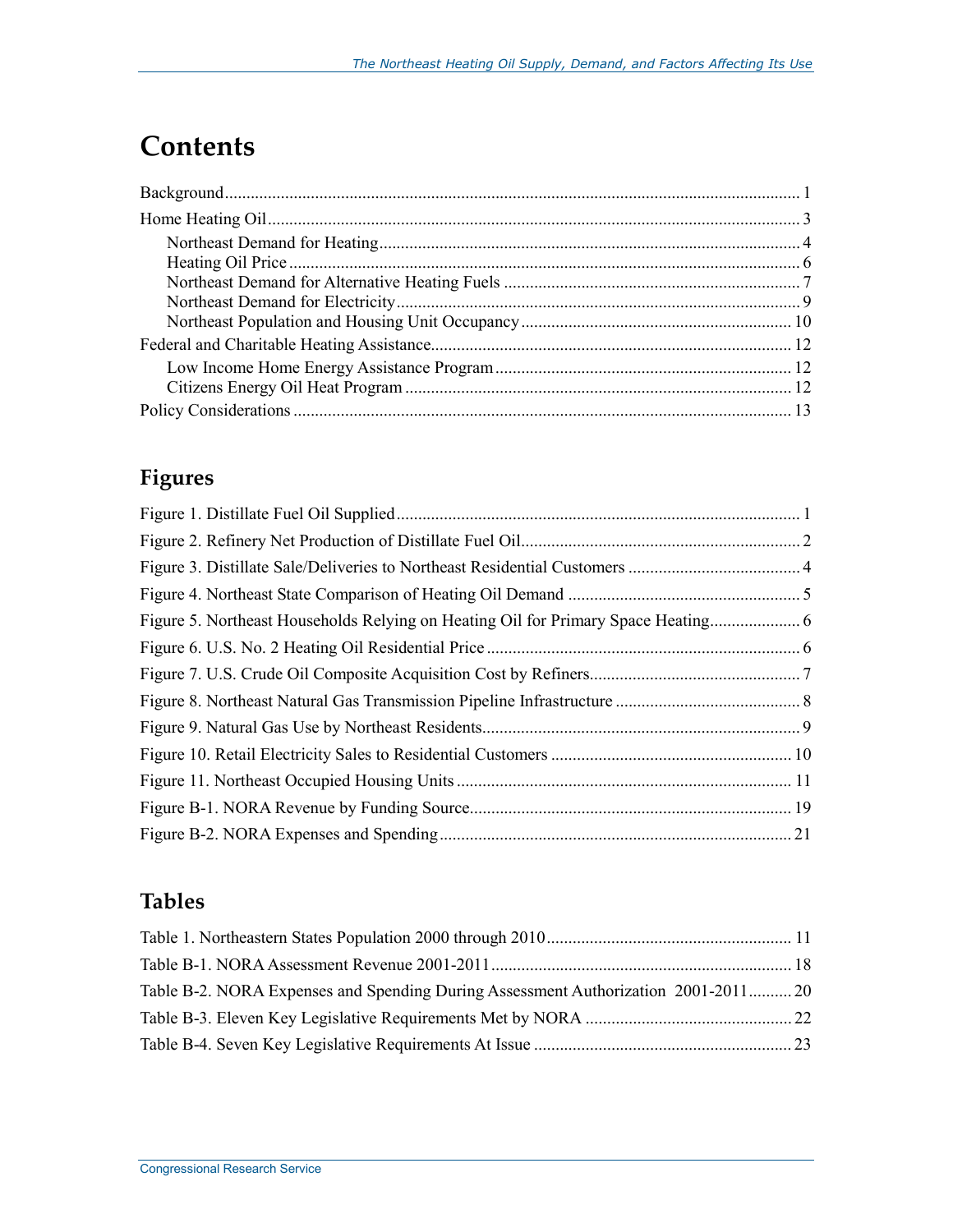## **Appendixes**

## **Contacts**

|--|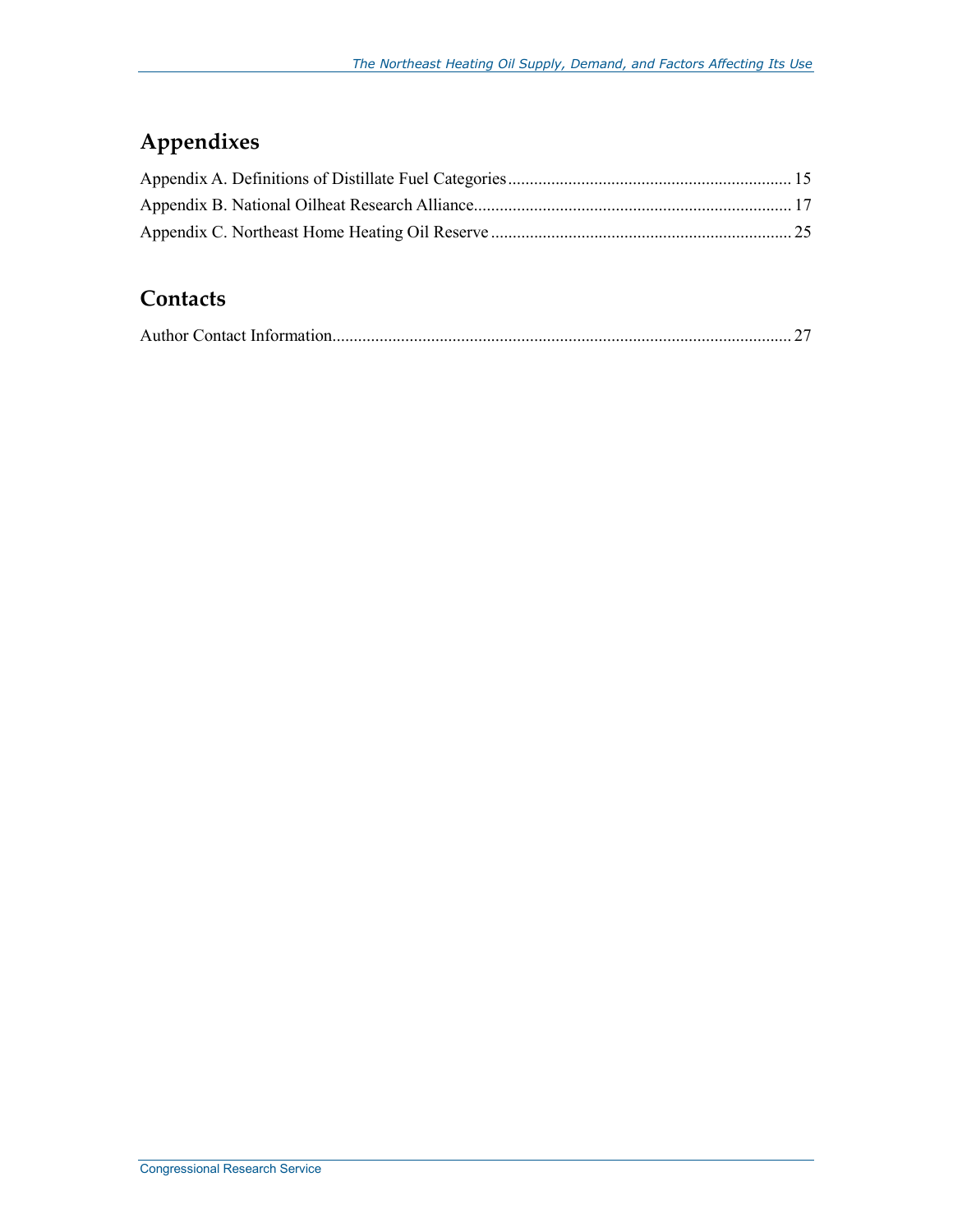## **Background**

Since peaking in 2007 at 1.53 billion barrels, the volume of distillate fuel oil (DFO) supplied to the United States has declined somewhat (see Figure 1).<sup>1</sup> DFO includes diesel fuel, home heating oil, and high sulfur fuel oil. Meanwhile, U.S. refinery DFO production has increased since 2009, reaching 1.7 billion barrels in 2013 (see **Figure 2**). U.S. refiners have increased diesel fuel production and export primarily to satisfy the demand by European markets. In 2013, the United States exported 409.7 million barrels of distillate fuel oil, of which 324.4 million barrels (91%) left from Gulf Coast ports; another 37.5 million barrels (9%) left East Coast ports.<sup>2</sup>





Source: EIA, Product Supplied, http://www.eia.gov/dnav/pet/pet\_cons\_psup\_dc\_nus\_mbbl\_a.htm.

**Notes:** Distillate fuel oil includes 15 parts per million (ppm) and under sulfur; greater than 15 to 500 ppm sulfur; and greater than 500 ppm sulfur. In 2013, U.S. refineries produced 1.7 billion barrels. A 15 ppm sulfur specification, known as Ultra Low Sulfur Diesel (ULSD), was phased in for highway diesel fuel from 2006-2010. Diesel engines equipped with advanced emission control devices (generally, 2007 and later model year engines and vehicles) must use highway ULSD fuel. Low sulfur (500 ppm) and ULSD fuel will be phased in for non-road,

<sup>&</sup>lt;sup>1</sup> Includes imports and domestic production.

<sup>&</sup>lt;sup>2</sup> U.S. EIA Petroleum & Other Liquids—Exports, http://www.eia.gov/dnav/pet/pet\_move\_exp\_dc\_R10-Z00\_mbbl\_a.htm.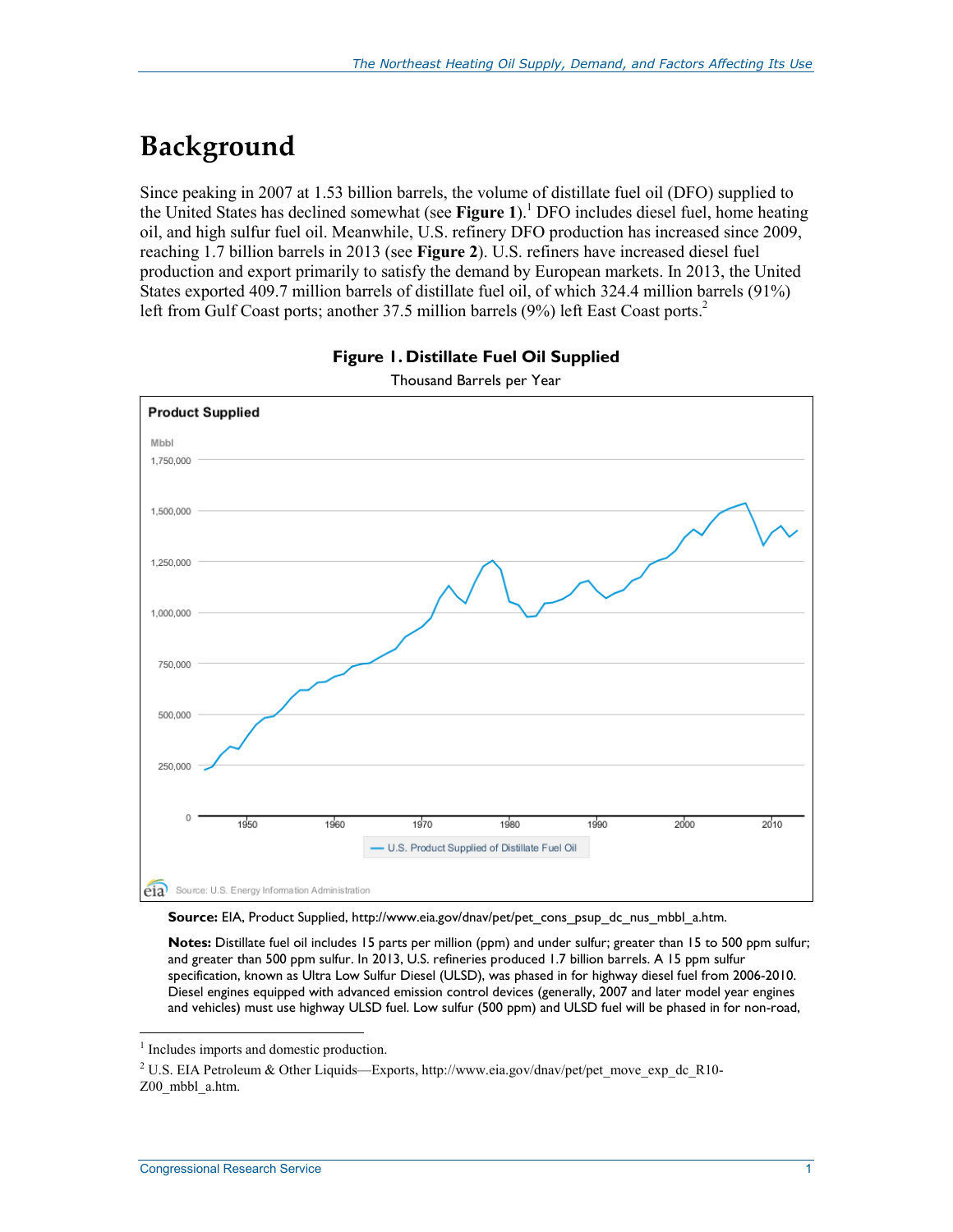locomotive, and marine (NRLM) engines from 2007-2014. EPA, "Diesel Fuel," http://www.epa.gov/otaq/fuels/ dieselfuels/index.htm.

The United States also imports DFO in the form of heating oil. In 2013, distillate fuel oil imports exceeded 56.4 million barrels; although up from the previous year's 46.2 million barrels, distillate fuel imports have declined.<sup>3</sup> Nearly 45.5 million barrels (98%) came through East Coast ports, to satisfy the Northeast region's demand.



**Figure 2. Refinery Net Production of Distillate Fuel Oil** 

Thousand Barrels per Year

**Source:** EIA, Refinery Net Production, http://www.eia.gov/dnav/pet/pet\_pnp\_refp2\_dc\_nus\_mbbl\_a.htm.

**Notes:** Distillate fuel oil includes 15 parts per million (ppm) and under sulfur; greater than 15 to 500 ppm sulfur; and greater than 500 ppm sulfur. In 2013, U.S. refineries produced 1.7 billion barrels. A 15 ppm sulfur specification, known as Ultra Low Sulfur Diesel (ULSD), was phased in for highway diesel fuel from 2006-2010. Diesel engines equipped with advanced emission control devices (generally, 2007 and later model year engines and vehicles) must use highway ULSD fuel. Low sulfur (500 ppm) and ULSD fuel will be phased in for non-road, locomotive, and marine (NRLM) engines from 2007-2014. EPA, "Diesel Fuel," http://www.epa.gov/otaq/fuels/ dieselfuels/index.htm.

Overall, some 6.9 million households rely on heating oil nationally. The number of household users, however, has declined from the 8.7 million households in 2006-2007, and the Energy Information Administration (EIA) projects a 3% decline for 2013-2014. By and large, the

<sup>&</sup>lt;sup>3</sup> U.S. EIA, Petroleum & Other Imports; http://www.eia.gov/dnav/pet/pet\_move\_imp\_dc\_NUS-Z00\_mbbl\_a.htm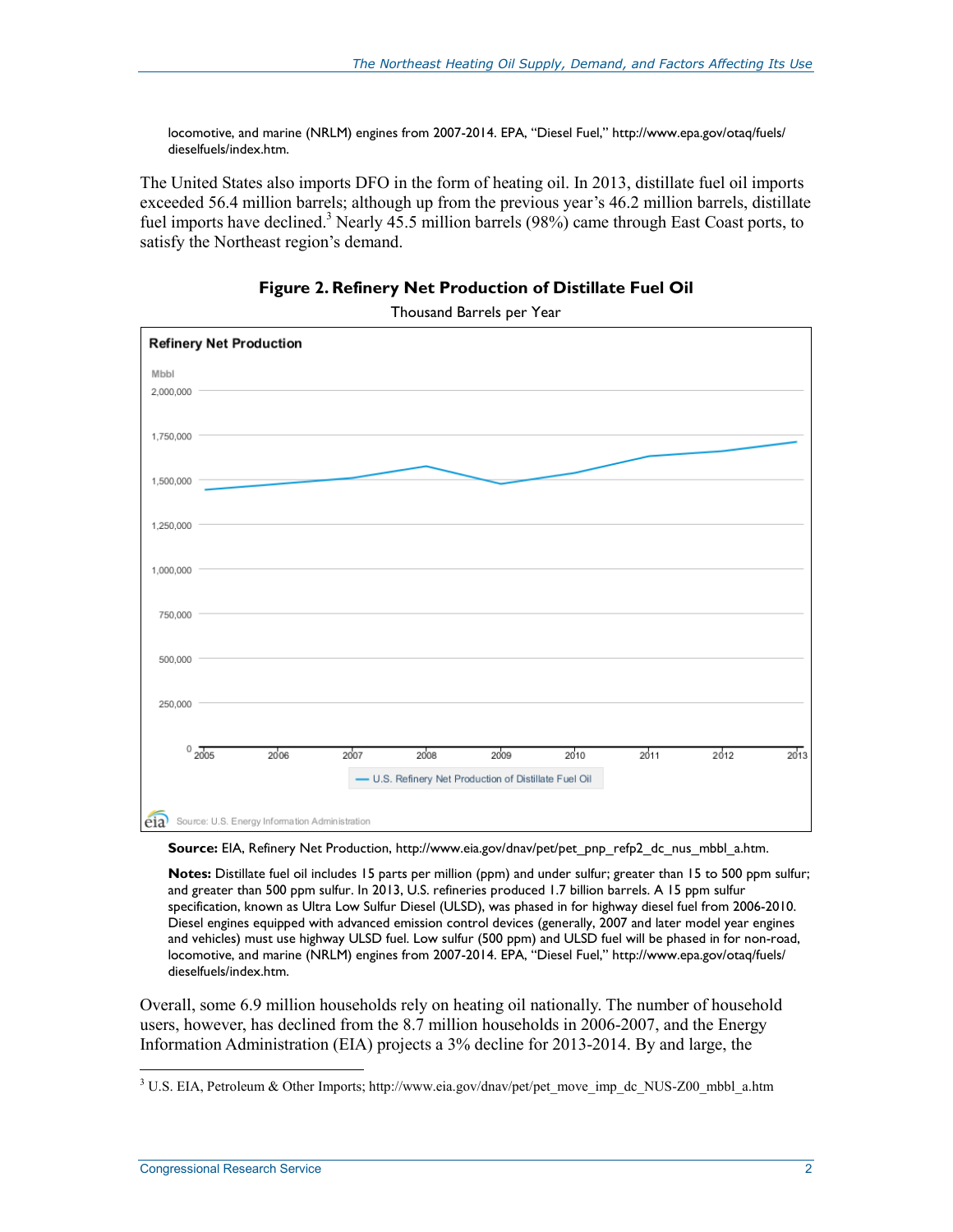Northeast United States represents the greatest demand for home heating oil where slightly more than 5.5 million households relied on it for primary space heating during the winter of 2012- 2013.<sup>4</sup> The decline may be attributed to a number of factors, including price, improvement in home energy efficiency and insulation, new construction, population shift, availability of alternative heating fuels, and milder weather (fewer heating degree days).<sup>5</sup> The winter of 2013-2014 actually boosted heating degree days above the 30-year average. $\frac{6}{3}$ 

## **Home Heating Oil**

Home heating oil (alternatively referred to as fuel oil) is a middle-distillate refined petroleum product comparable to diesel fuel and even jet fuel (except for additives and sulfur content). The similarity of these fuels allows one to substitute for the other under certain conditions.<sup>7</sup> However, taxation and air emission regulations differ based on use, and availability is seasonally dependent and subject to price volatility. (See **Appendix A** for a description of various distillate fuel categories.)

Middle distillate intended for use as fuel oil is exempt from the \$0.244 per gallon excise tax that the Internal Revenue Service (IRS) currently imposes on highway diesel fuel.<sup>8</sup> Other middle distillate fuels are tax-exempt or subject to a reduced tax rate, including those used for heating, for farming, by state or local governments or non-profit educational organizations, and by boats engaged in fishing or transportation.

Both the Internal Revenue Service (IRS) and the Environmental Protection Agency (EPA) have required refiners to add red dye to certain classes of middle distillate fuel, but for different reasons:

- The IRS—to prevent tax evasion by using exempt high-sulfur and low-sulfur middle-distillate for highway transportation use (a \$10 per gallon penalty may apply to red-dyed middle-distillate fuel used as on-highway transportation fuel).<sup>9</sup>
- The EPA—to identify diesel fuel with high-sulfur content to ensure that it is not used in on-highway vehicles (the introduction of ultra-low sulfur diesel [ULSD] now reduces that possibility). $^{10}$

<u>.</u>

<sup>4</sup> U.S. EIA, Short Term Energy Outlook, Table WF01. March 2014; http://www.eia.gov/forecasts/steo/pdf/ steo full.pdf.

 $<sup>5</sup>$  Heating Degree Days are a measure of the coldness of the weather experienced, based on the extent to which the daily</sup> mean temperature falls below a reference temperature (65° F). Heating engineers developed the concept of heating degree days that relate each day's temperatures to the demand for fuel to heat buildings.

<sup>6</sup> David Bradley, *Winter 2013-2014 Boosts Heating Degree Days Above the 30-year Average*, NGI Daily Gas Price Index, February 6, 2014, http://www.naturalgasintel.com/articles/97319-winter-2013-2014-boosts-heating-degree-daysabove-30-year-average.

 $^7$  No. 1 fuel oil, No. 2 fuel oil, and No. 3 fuel oil are variously referred to as distillate fuel oils, diesel fuel oils, light fuel oils, gasoil, or just distillate. See **Appendix A** of this report for further descriptions.

<sup>8</sup> 26 U.S.C. §4081.

<sup>&</sup>lt;sup>9</sup> Highway diesel fuel is taxed at \$0.244 per gallon, while non-road fuel is untaxed.

<sup>&</sup>lt;sup>10</sup> The Clean Air Act does not give EPA specific authority to regulate heating oil or its sulfur content. For these reasons, red dye is added to middle-distillate to indicate that it can only be sold as heating oil.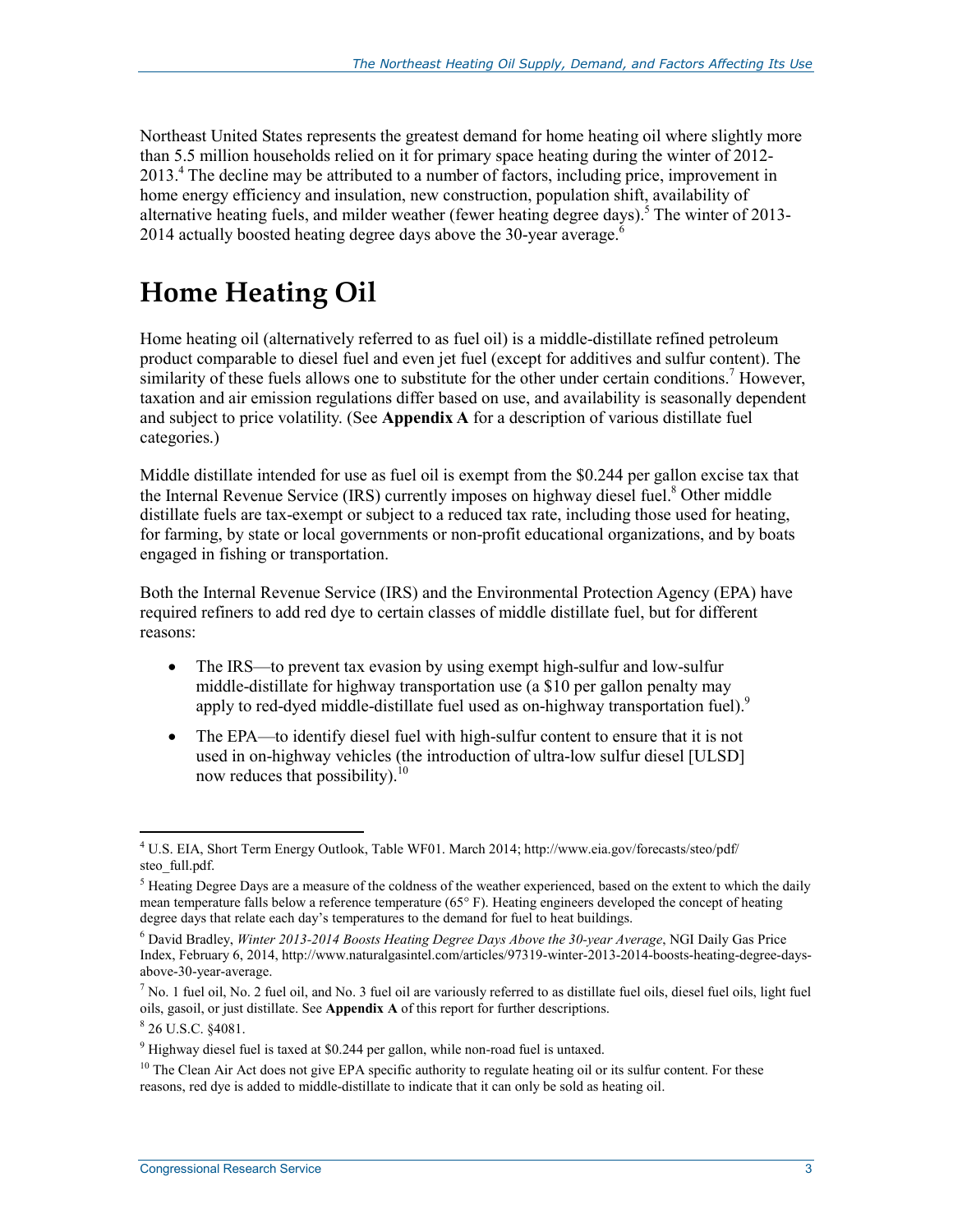Heating oil demand is seasonal, and U.S. refineries prepare for it by switching their product slates during late summer to begin producing and stockpiling both heating oil and winter gasoline blends.<sup>11</sup> During these "turnarounds," summer gasoline typically sees a price drop, and diesel fuel and heating oil see a price increase.

### **Northeast Demand for Heating**

The demand for home heating oil in the Northeast has been declining over the last decade (see **Figure 3**). In 2000, Northeast residential customers consumed nearly 4,682 million gallons (1,111.5 million barrels). By 2012 (the latest information available), consumption declined by 43% to 2,683 million gallons (63.8 million barrels).



**Figure 3. Distillate Sale/Deliveries to Northeast Residential Customers** 

**Source:** U.S. Energy Information Administration, *Adjusted Distillate Fuel Oil Sales for Residential Use*, http://www.eia.gov/dnav/pet/pet\_cons\_821usea\_a\_epd0\_var\_mgal\_a.htm.

**Notes:** The Northeast states are Connecticut, Maine, Massachusetts, New Hampshire, New Jersey, New York, Pennsylvania, Rhode Island, and Vermont.

All states in the Northeast have experienced a decline in heating oil demand since 2000 (see **Figure 4**). New York, the largest consumer of residential heating oil, dropped 40% from 2001 to 2012 (from 1,395 million gallons to 835 million gallons). Rhode Island, the smallest consumer, experienced a 22% drop from 2000 to 2012 (from 129.2 million gallons to 101.2 million gallons).

<sup>11</sup> CRS Report R41478, *The U.S. Oil Refining Industry: Background in Changing Markets and Fuel Policies*, by Anthony Andrews et al.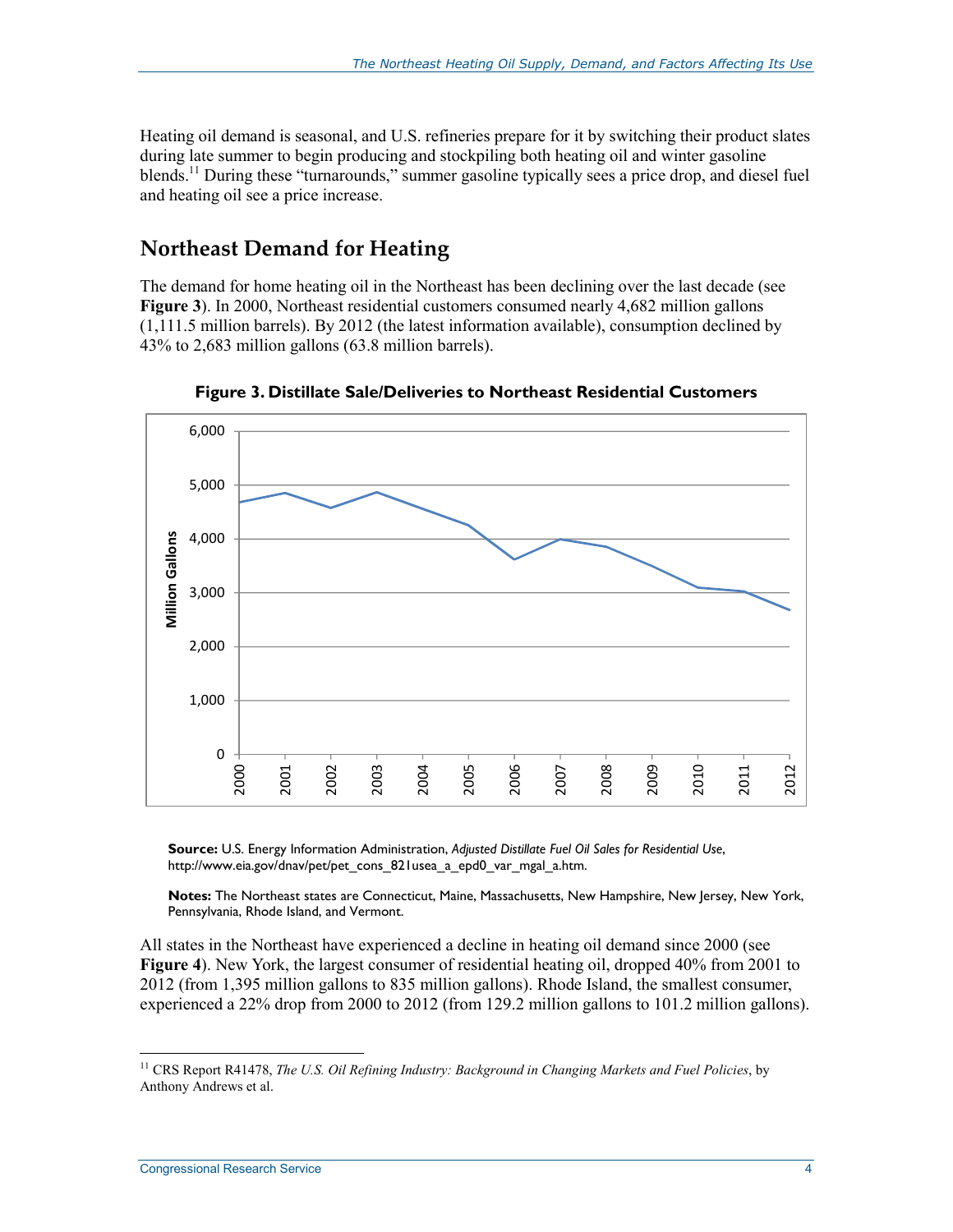

**Figure 4. Northeast State Comparison of Heating Oil Demand** 

**Source:** U.S. Energy Information Administration, Adjusted Distillate Fuel Oil Sales for Residential Use, http://www.eia.gov/dnav/pet/pet\_cons\_821usea\_a\_epd0\_var\_mgal\_a.htm.

Perhaps a more telling indication of the Northeast's declining demand for heating oil is the number of households that rely on heating oil as a means of primary heating. Between the winter of 2006-2007 and the winter of 2012-2013, the number of households declined roughly 12%, from 6.7 million to 5.9 million (see **Figure 5**). The Energy Information Administration, in its March 2014 Short Term Energy Outlook, forecasts a further decline for the 2013-2014 winter.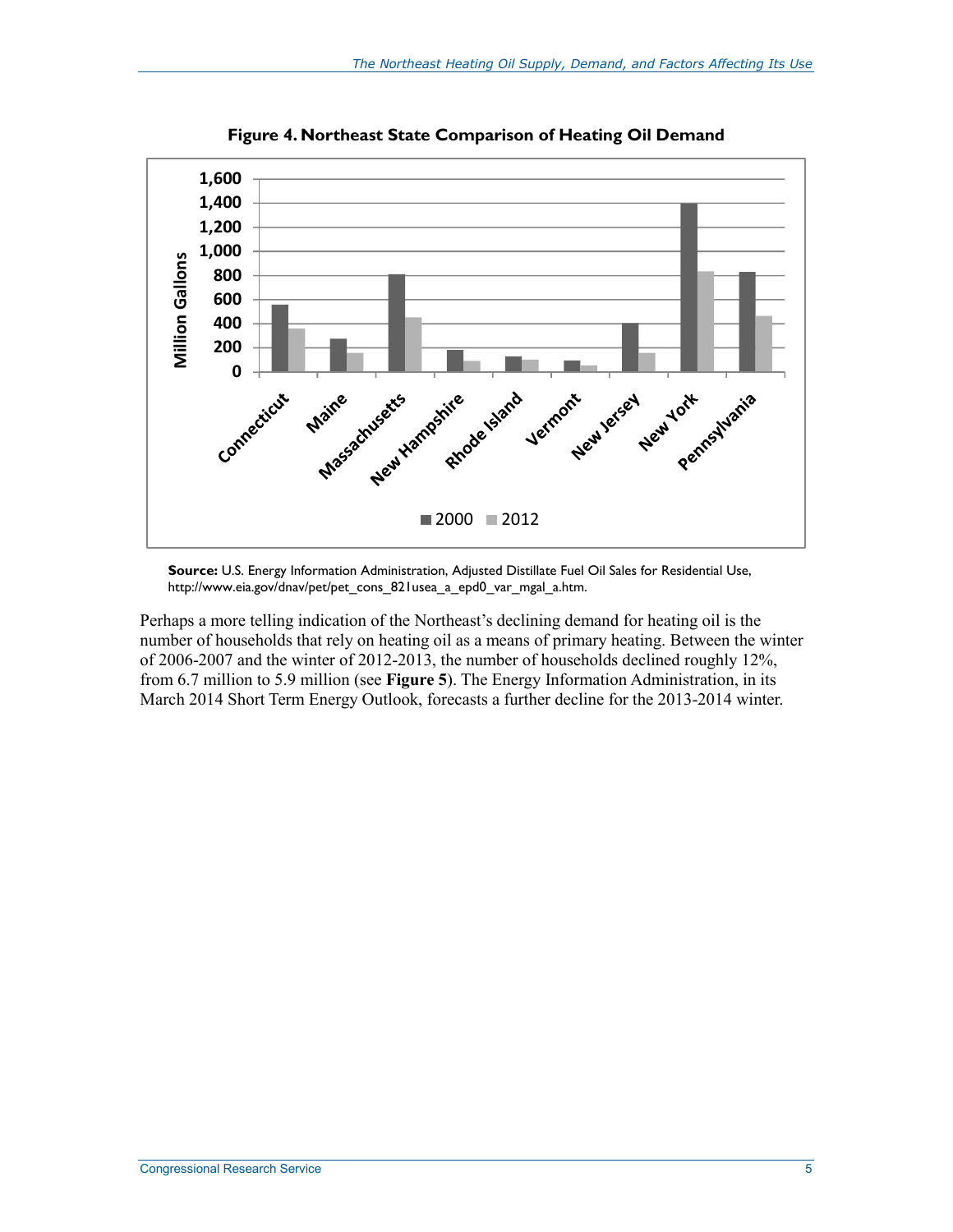

**Figure 5. Northeast Households Relying on Heating Oil for Primary Space Heating** 

**Source:** EIA, Short Term Energy Outlook, Table WF10, March 2014.

The reasons for declining demand are discussed in the following sections on the effect of price, availability of alternative fuels, changes in population, and housing construction.

### **Heating Oil Price**

While the Northeast demand for home heating oil declined, the oil price increased from roughly \$1.50 per gallon beginning in 2000 to just over \$4.00 gallon in early 2013 (see **Figure 6**). The price trend reflected the trend in the composite cost of crude oil acquired by U.S. refiners, particularly the crude oil price spike in 2008 and the precipitous price drop that followed in 2009 (see **Figure 7**).



**Figure 6. U.S. No. 2 Heating Oil Residential Price** 

**Note:** Price is in nominal dollars, not adjusted for inflation.

**Source:** U.S. Energy Information Administration, *U.S. No.2 Heating Oil Residential Price (Dollars per Gallon)*, http://tonto.eia.gov/dnav/pet/hist/LeafHandler.ashx?n=PET&s=M\_EPD2F\_PRS\_NUS\_DPG&f=M.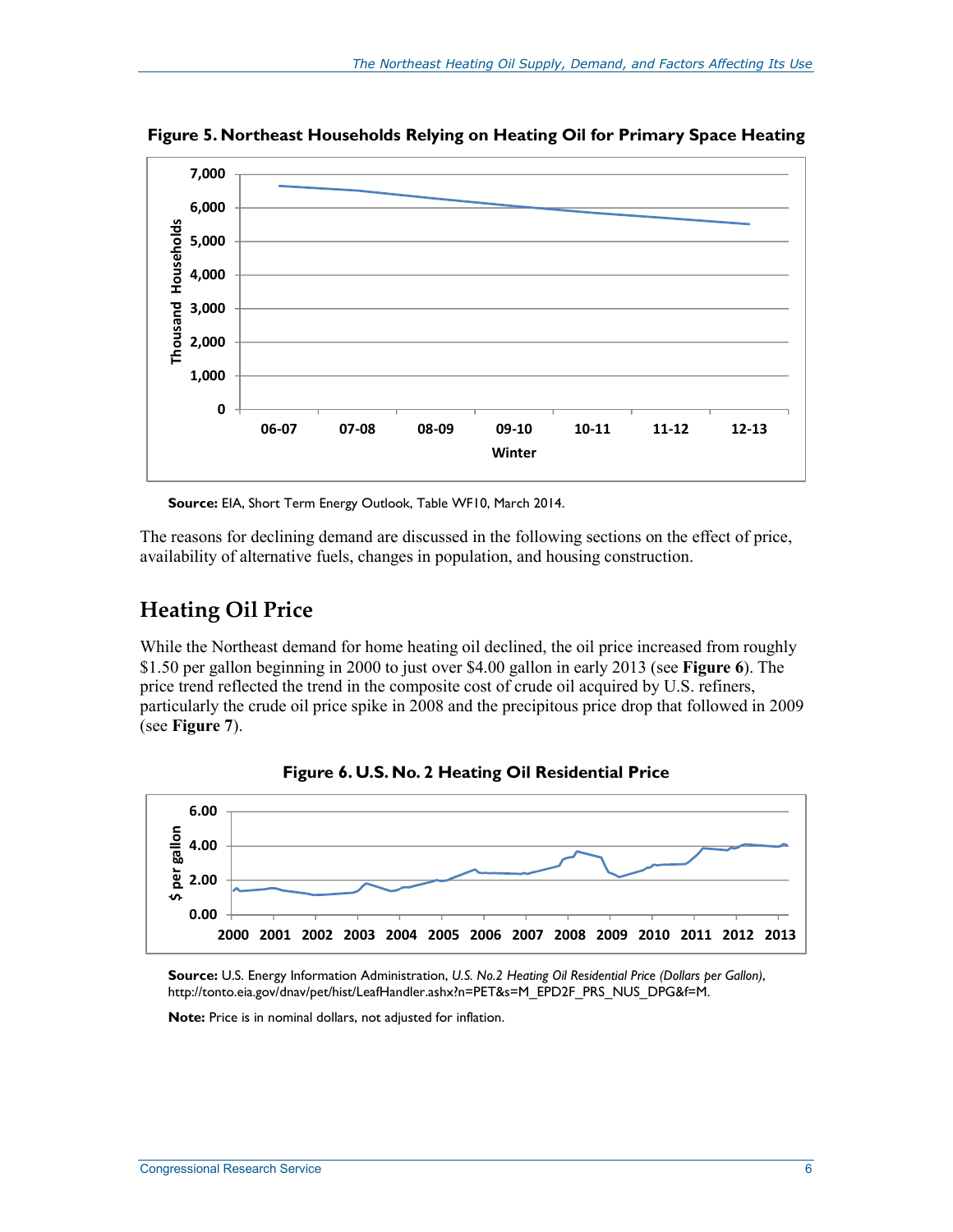

**Figure 7. U.S. Crude Oil Composite Acquisition Cost by Refiners**  Dollars per barrel

**Source:** U.S. Energy Information Administration, *U.S. Crude Oil Composite Acquisition Cost by Refiners (Dollars per Barrel)*, http://tonto.eia.gov/dnav/pet/hist/LeafHandler.ashx?n=PET&s=R0000\_\_\_\_3&f=M.

**Notes:** Price is in nominal dollars, not adjusted for inflation.

### **Northeast Demand for Alternative Heating Fuels**

Other fuels that can substitute for heating oil include natural gas, electricity, bottled propane, and wood. This raises the question whether residential consumers may have switched from heating oil to other available fuels. The availability of natural gas depends on the availability of transmission and distribution pipelines. At least 20 interstate natural gas transmission pipelines serve the northeast region of the United States (see **Figure 8**).<sup>12</sup> This pipeline system delivers natural gas to several intrastate natural gas pipelines and at least 50 local distribution companies in the region. In addition to the natural gas produced in the region, several long-distance natural gas transmission pipelines supply the region from the Southeast through Virginia and West Virginia, and from the Midwest through West Virginia and into Pennsylvania. Canadian imports come into the region principally through New York, Maine, and New Hampshire. Liquefied natural gas (LNG) supplies enter the region from Canada through Highgate Springs, VT, and from other countries through Everett, MA (although these supplies have been declining).<sup>13</sup> As shown in **Figure 8**, service to the far northeastern states is limited. Natural gas produced from Pennsylvania's Marcellus shale, which could serve the Northeast, did not begin to come on line until after 2008, and the pipeline infrastructure to deliver this gas has not expanded in the New England states.

<sup>12</sup> U.S. Energy Information Administration, *Natural Gas Pipelines in the Northeast Region*, http://www.eia.doe.gov/ pub/oil\_gas/natural\_gas/analysis\_publications/ngpipeline/northeast.html.

<sup>13</sup> EIA, U.S Natural Gas Imports by Point of Entry, http://www.eia.gov/dnav/ng/ ng\_move\_poe1\_a\_EPG0\_IML\_Mmcf\_a.htm.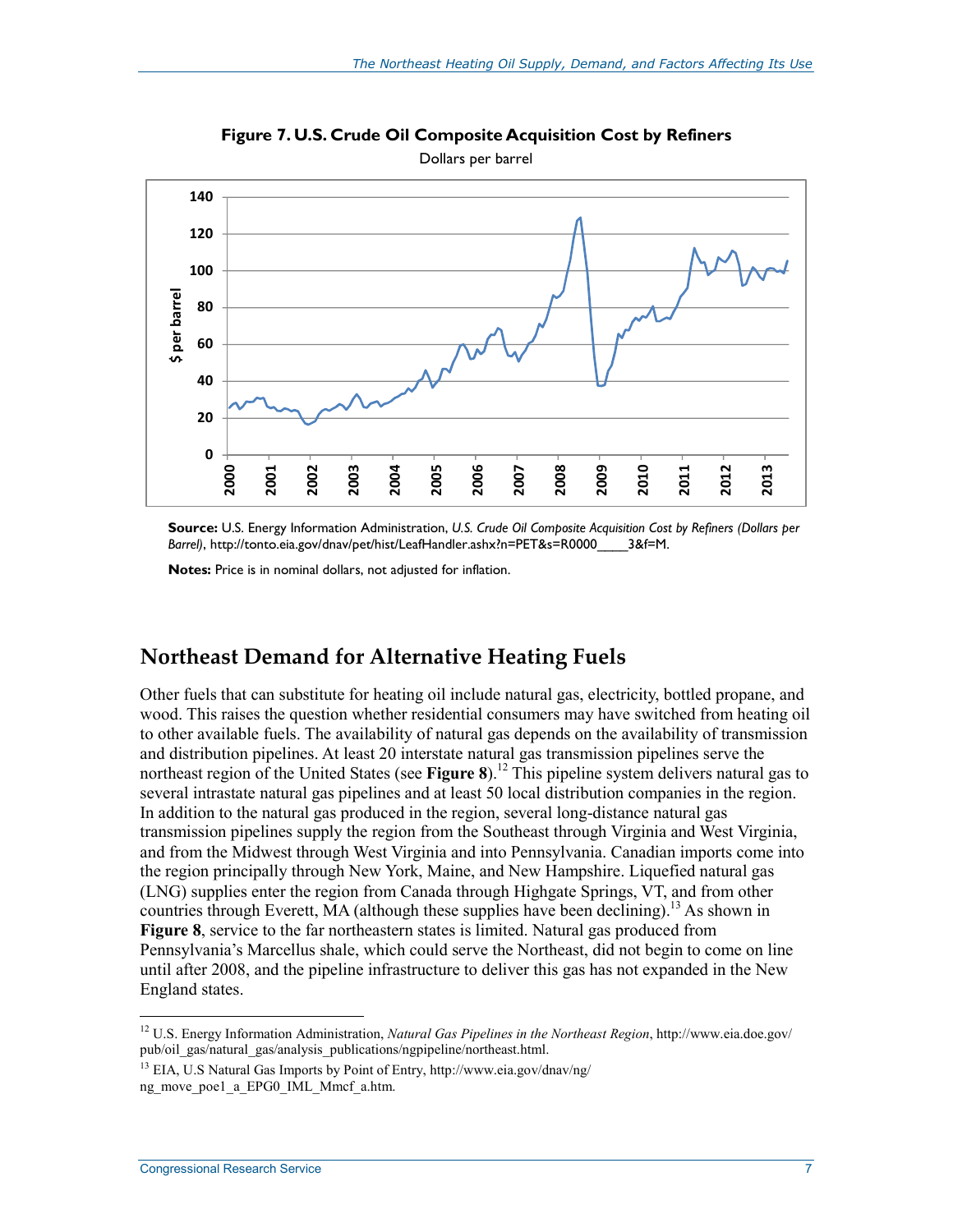

**Figure 8. Northeast Natural Gas Transmission Pipeline Infrastructure** 

**Source:** Energy Information Administration, Office of Oil & Gas, Natural Gas Division, Gas Transportation Information System, http://www.eia.doe.gov/pub/oil\_gas/natural\_gas/analysis\_publications/ngpipeline/ northeast.html.

**Notes:** Includes Connecticut, Delaware, Massachusetts, Maine, New Hampshire, New Jersey, New York, Pennsylvania, Rhode Island, Virginia, and West Virginia.

However, as a percent of overall domestic demand for natural gas, the Northeast region has remained nearly steady, varying between 20% and 22% since 2000. After 2000, the Northeast demand varied somewhat through 2006, and then leveled off in the years since and returned to a level barely above 2001-2002 (see **Figure 9**). If heating oil users were switching to an alternative heating fuel, it was not apparent that natural gas was the choice. Residential use of kerosene also declined.14 Bottled gas (propane) also serves as a heating fuel. However, the price of residential propane rose from \$1 per gallon in 2000 to over \$2.80 per gallon in 2012, suggesting that it did not offer a more economical alternative.<sup>15</sup> The number of Northeast households relying on propane as a primary space heating fuel has increased slightly over the past few years, up to  $786,000$  households in 2013.<sup>16</sup>

<sup>14</sup> U.S. Energy Information Administration, *Adjusted Sales of Kerosene by End Use,* http://www.eia.gov/dnav/pet/ pet cons 821kera dcu R1Y a.htm.

<sup>15</sup> U.S. Energy Information Administration, *U.S .Propane Residential Price*, http://www.eia.gov/dnav/pet/hist/ LeafHandler.ashx?n=PET&s=M\_EPLLPA\_PRS\_NUS\_DPG&f=M.

<sup>16</sup> U.S. Energy Information Administration, *Short*‐*Term Energy Outlook Model Documentation: Regional Residential Propane Price Model,* http://www.eia.gov/forecasts/steo/documentation/propane.pdf.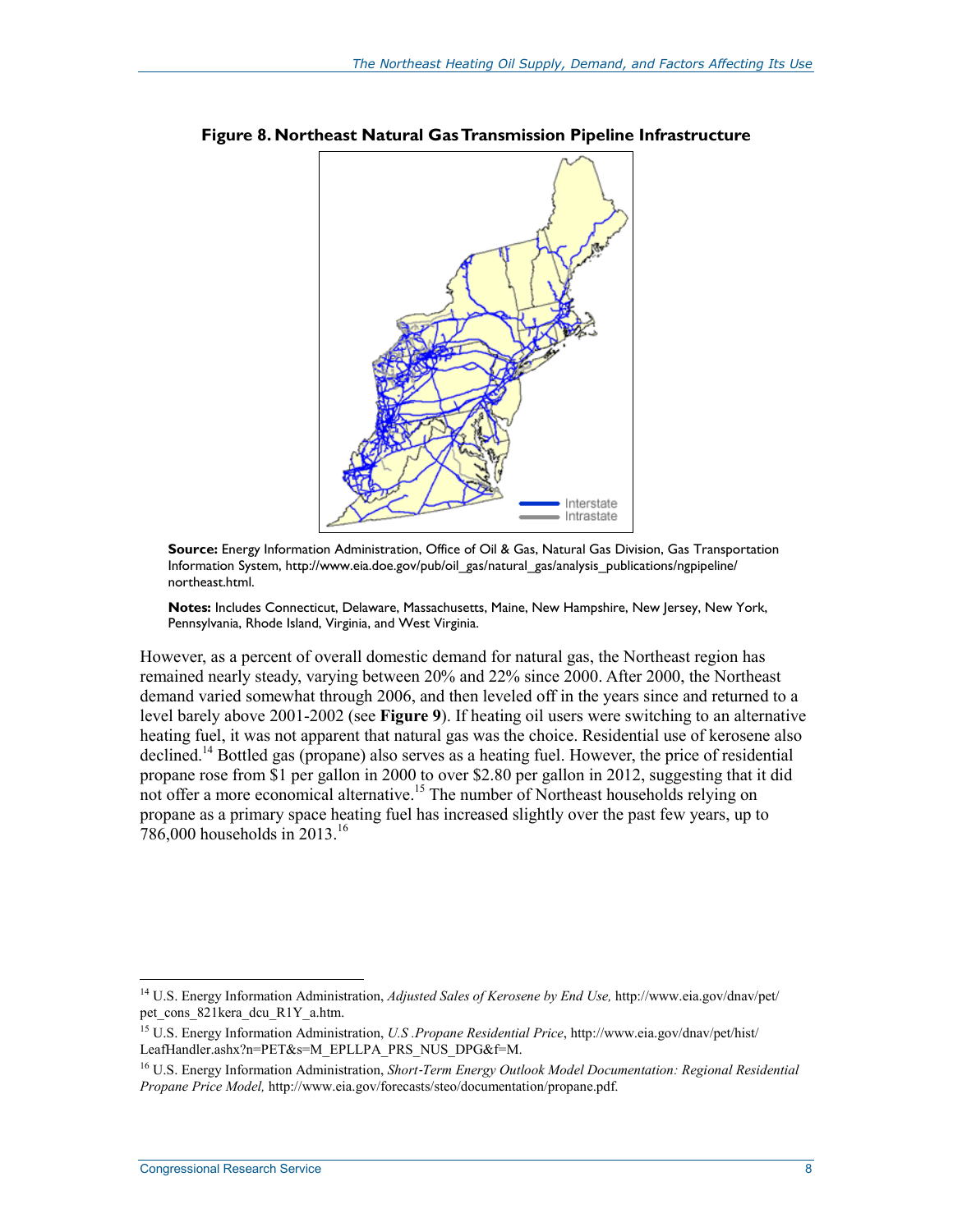

**Figure 9. Natural Gas Use by Northeast Residents** 

**Source:** U.S. Energy Information Administration**,** *Natural Gas Consumption by End Use*, http://www.eia.gov/dnav/ ng/ng\_cons\_sum\_dcu\_nus\_a.htm.

**Notes:** The Northeast states are Connecticut, Maine, Massachusetts, New Hampshire, New Jersey, New York, Pennsylvania, Rhode Island, and Vermont.

### **Northeast Demand for Electricity**

The residential demand for electricity by some Northeastern states has been rising since 2000. Consumption and growth appeared greatest in the region's most populous states—New York (population 19.4 million) and Pennsylvania (12.7 million) (see **Figure 10**). Both states also saw dramatic declines in heating oil demand, suggesting that some switching to electricity for heating may have occurred over the same time period (see **Figure 4**). In contrast, New Hampshire-Rhode Island-Vermont saw minimal increase in electricity demand, but still saw substantial drops in heating oil demand.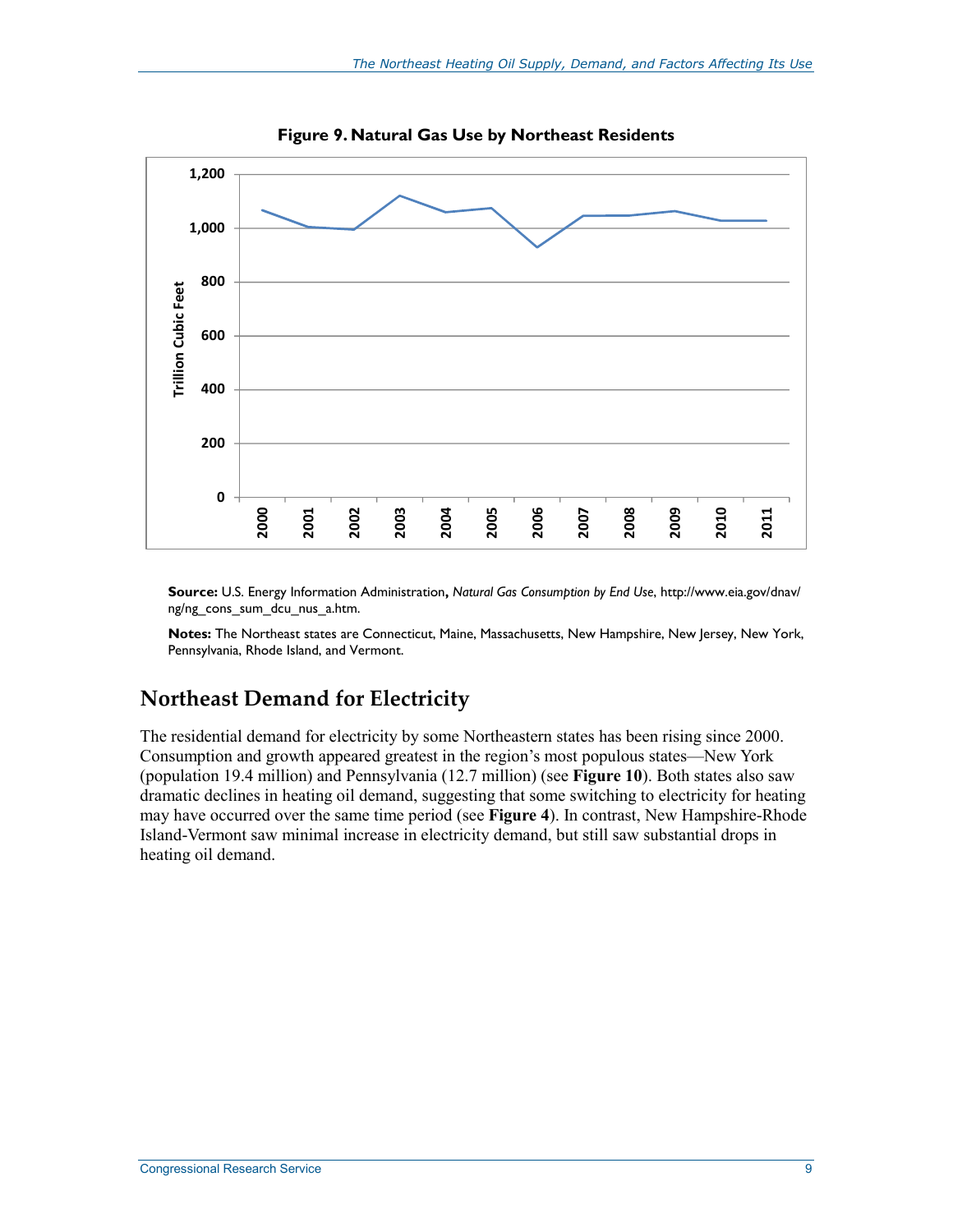

**Figure 10. Retail Electricity Sales to Residential Customers**  2000-2011

**Source:** U.S. Energy Information Administration, *State Historical Table for 2011,* http://www.eia.gov/electricity/ data/state/.

**Note:** The Northeast states are Connecticut, Maine, Massachusetts, New Hampshire, New Jersey, New York, Pennsylvania, Rhode Island, and Vermont.

### **Northeast Population and Housing Unit Occupancy**

Ostensibly, heating oil, natural gas, and electricity demands are a function of population and housing. Trends in housing unit numbers and occupancy, as reported by the U.S. Census Bureau, show that while population has increased, occupied housing rates remained nearly constant. In the case of the Northeast, heating oil and even natural gas demand declined with increased population and housing occupancy rates. Households may have been turning to electricity instead.

Generally, the Northeastern states experienced a 3.21% aggregate increase in population from 2000 (53.59 million) through 2010 (55.32 million).<sup>17</sup> New York and Pennsylvania, the region's most populated states, experienced growth near the aggregate increase (see **Table 1**). The New

<u>.</u>

<sup>17</sup> U.S. Census, 2000 and 2010.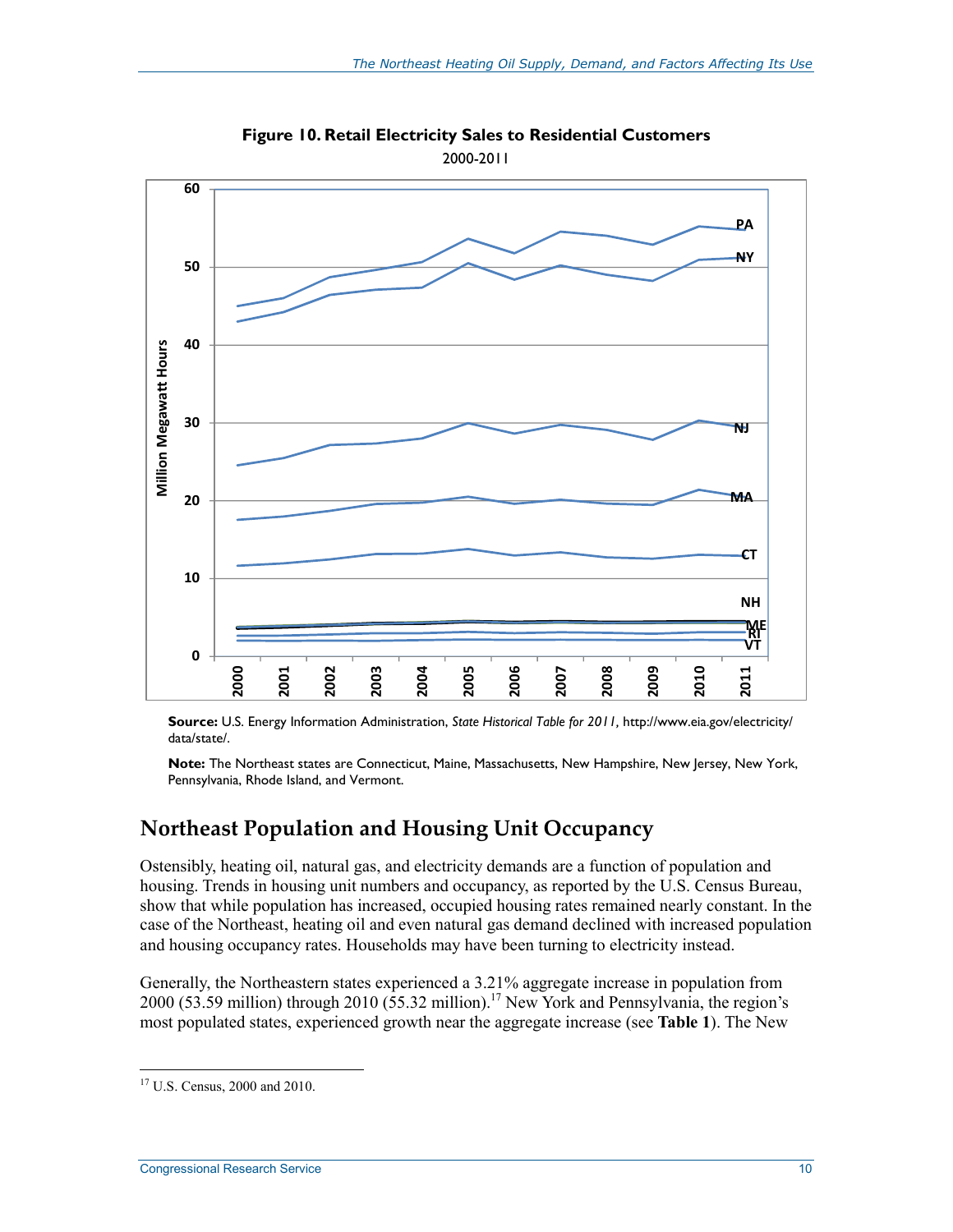England states of Maine and New Hampshire, two of the least populous states, exceeded the average population growth with increases of 4.19% and 6.53% respectively.

|          |                               |          | Million   |                                                                |           |           |      |                      |
|----------|-------------------------------|----------|-----------|----------------------------------------------------------------|-----------|-----------|------|----------------------|
| Census   | CT.                           | MA ME NH | <b>NJ</b> | <b>NY</b>                                                      | <b>PA</b> | <b>RI</b> | VT.  | Total                |
| 2010     |                               |          |           | 3.574 6.548 1.328 1.316 8.792 19.378 12.703 1.053 0.625 55.317 |           |           |      |                      |
| 2000     |                               |          |           | 3.406 6.349 1.275 1.236 8.414 18.976 12.281                    |           |           |      | 1.048  0.609  53.594 |
| % Change | 4.95 3.13 4.19 6.53 4.49 2.12 |          |           |                                                                | 3.43      | 0.4       | 2.78 | 3.21                 |

**Table 1. Northeastern States Population 2000 through 2010** 

**Source:** U.S. Census for 2000 and 2010.

In 2000, the Census Bureau reported just over 22.1 million housing units with 91.5% occupancy (20.3 million) for the Northeast states. By 2010, housing units increased to 23.6 million with 89.7% occupancy (21.2 million). That is, the number of occupied housing units increased by roughly 0.9 million. Furthermore, each Northeast state experienced the same state of change (see **Figure 11**).





**Source:** U.S. Census Bureau, *Housing Characteristics: 2000 (Oct. 2001), and Housing Characteristics*: 2010 (Oct. 2011).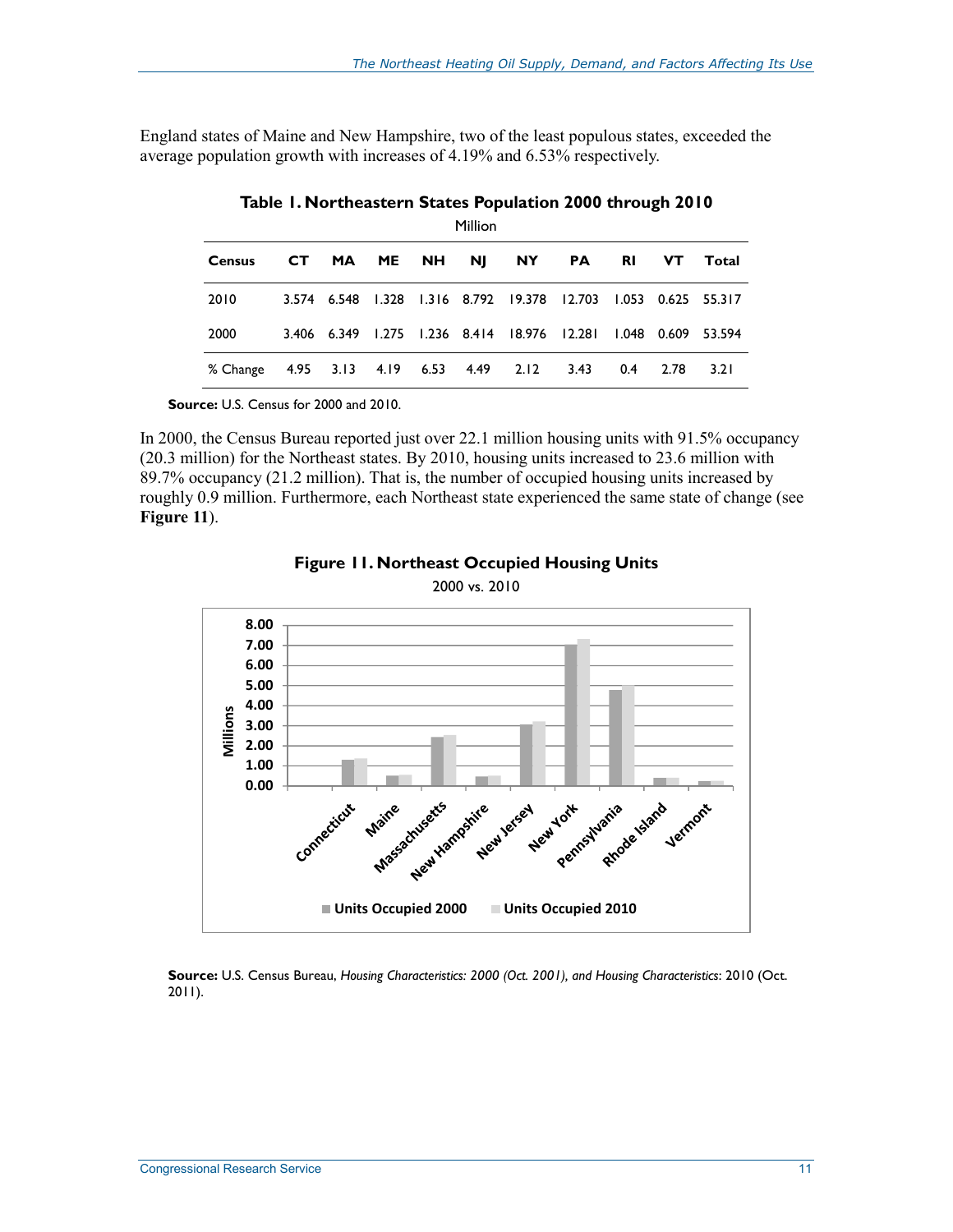## **Federal and Charitable Heating Assistance**

### **Low Income Home Energy Assistance Program**

The Low Income Home Energy Assistance Program (LIHEAP) provides funds to states, the District of Columbia, U.S. territories and commonwealths, and Indian tribal organizations (collectively referred to as grantees) primarily to help low-income households pay home energy expenses.<sup>18</sup> The LIHEAP statute provides for two types of funding: regular funds (sometimes referred to as block grant funds) and emergency contingency funds. Regular funds are allocated to grantees based on a formula, while emergency contingency funds may be released to one or more grantees at the discretion of the Secretary of the Department of Health and Human Services based on emergency need.

Regular LIHEAP funds are allocated to the states according to a formula that has a long and complicated history. (Tribes and territories receive funds through set-asides.) In 1980, Congress created the predecessor program to LIHEAP, the Low Income Energy Assistance Program (LIEAP), as part of the Crude Oil Windfall Profits Tax Act (P.L. 96-223). Because Congress was particularly concerned with the high costs of heating, funds under LIEAP were distributed according to a multi-step formula that benefitted cold-weather states. In 1981, Congress enacted LIHEAP as part of the Omnibus Budget Reconciliation Act (P.L. 97-35), replacing LIEAP. However, the LIHEAP statute specified that states would continue to receive the same percentage of regular funds that they did under the LIEAP formula (this is sometimes referred to as the "old" LIHEAP formula).

When Congress reauthorized LIHEAP in 1984 as part of the Human Services Reauthorization Act (P.L. 98-558), it changed the program's formula by requiring the use of more recent population and energy data and requiring that HHS consider both heating and cooling costs of low-income households (a change from what had largely been a focus on the need for heating assistance). The effect of these changes meant that, in general, some funding would be shifted from cold-weather states to warm-weather states. To prevent a dramatic shift of funds, Congress added two "holdharmless" provisions to the formula. The percentage of funds that states receive under the formula enacted in 1984 is sometimes referred to as the "new" formula.

## **Citizens Energy Oil Heat Program**

Citizens Energy Corporation (also known as Joe-4-Oil) offers heating oil assistance through vouchers for 100 gallons per heating season.<sup>19</sup> Citizens advertises that its Oil Heat Program has provided heating oil to an estimated half a million low-income and elderly residents in 25 states and the District of Columbia over the last eight years, and delivered over \$20 million in heating grants to over 60 Native American tribes and various homeless shelters.<sup>20</sup> Citizens solicits

<sup>18</sup> For further information on LIHEAP, refer to CRS Report RL33275, *The LIHEAP Formula: Legislative History and Current Law*, by Libby Perl. See also CRS Report R42591, *The 2014 Farm Bill: Changing the Treatment of LIHEAP Receipt in the Calculation of SNAP Benefits*, by Randy Alison Aussenberg and Libby Perl, and CRS Report RL31865, *LIHEAP: Program and Funding*, by Libby Perl.

<sup>&</sup>lt;sup>19</sup> Citizens Energy Corporation (Joseph P. Kennedy, founder), http://www.citizensenergy.com/assistance-programs/joe-4-oil.

<sup>&</sup>lt;sup>20</sup> Citizens only lists Alaska, Wisconsin, Massachusetts, Michigan, Indiana, Maine, New York, Pennsylvania, Virginia, (continued...)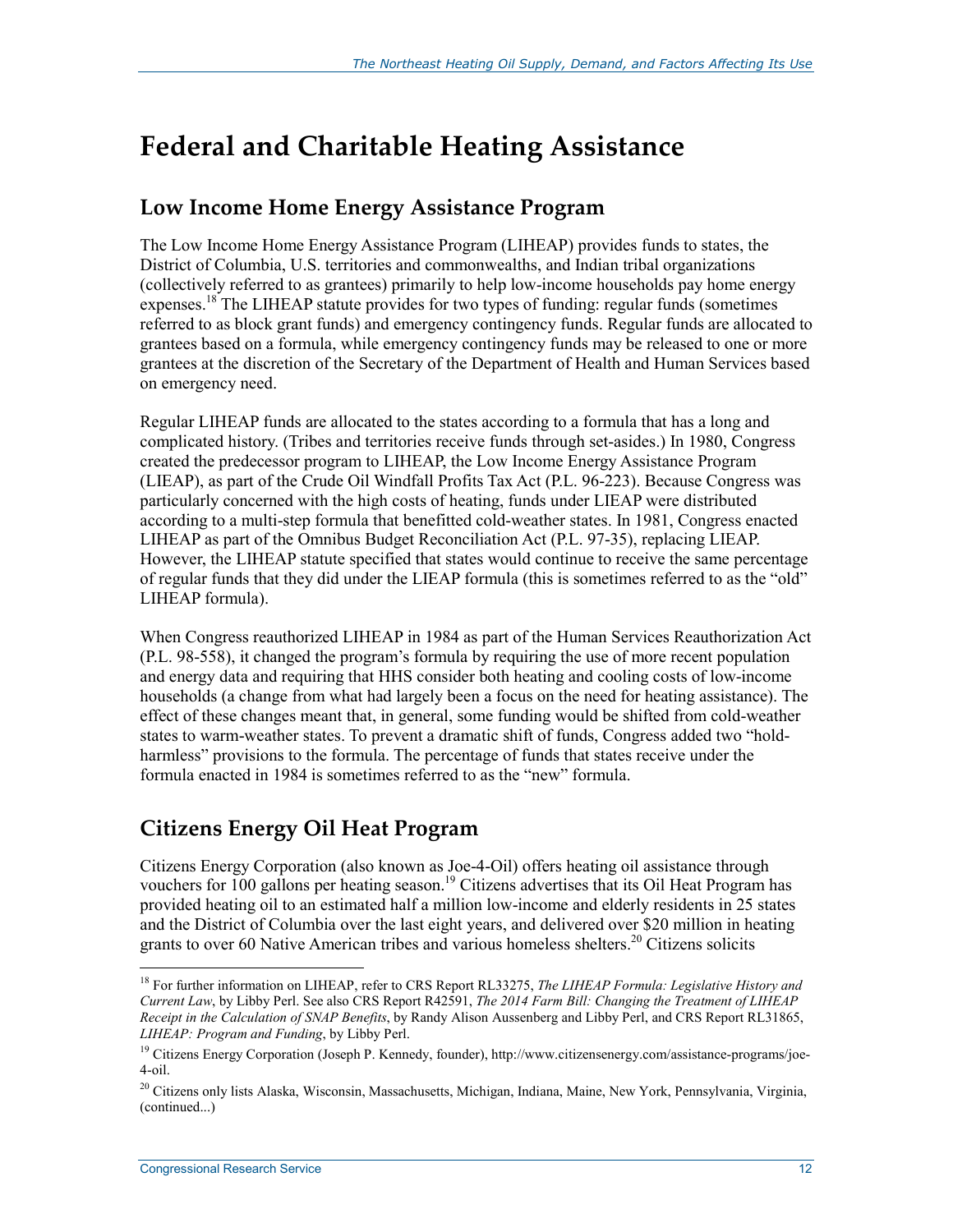charitable contributions to support the assistance program, and also relies on contributions from Citgo Petroleum Corporation (an indirect wholly owned subsidiary of Petróleos de Venezuela, S.A., the national oil company of Venezuela). However, critics of Citizens' association with Citgo claim that politicians benefited from accepting cheap oil for their districts while they unwittingly indebted themselves to the Venezuelan despot Hugo Chavez.<sup>21</sup>

## **Policy Considerations**

No single factor explains the Northeast's declining demand for heating oil. Although steady price increases appear to correlate with declining demand, consumers may have responded by using less heating oil. Some residential consumers may have switched to electricity, natural gas, bottled gas, kerosene, or wood. A rise in electricity sales could suggest some displacement of heating oil, but could also correlate with increased population and new home construction. Both housing stock and occupancy rates increased over the 2000 through 2011 timeframe, suggesting an increased demand for residential heating. However, more energy-efficient and better-insulated new houses could have replaced older units. Newer, more efficient oilheat furnaces could have replaced older units. Congress also authorized the National Oilheat Research Alliance (NORA) in the 2000 Energy Act to inform consumers about cleaner and more efficient oilheat equipment (see **Appendix B**).

The Northeast's heating oil demand has declined 47% since 2000, reflecting an overall decline in petroleum products demand nationally. In response to the 1999-2000 heating oil price spike and supply shortage, Congress authorized a 2 million-barrel Northeast Home Heating Oil Reserve (NHHOR) to meet roughly 10 days of the Northeast's demand (see **Appendix B**). At that time (2000), the Northeast annually consumed nearly 5.2 billion gallons (123.7 million barrels). The winter heating season typically begins October 1 and may last through May 31—some 243 days. Based on that assumption, the rate of consumption could reach half a million barrels per day, and thus consume the Reserve in as few as four days (the most extreme case when the heating oil supply is cut off). Under the current average consumption rate of 70.9 million barrels annually, the Reserve could last as long as a week. Heating fuel shortages are more likely to occur toward the end of the heating season, which lengthy or late-season cold spells may exacerbate. During such episodes, homeowners have the recourse of purchasing diesel fuel (although at a higher price), as do homeowners who run out of heating oil before their scheduled deliveries.

In its 13-year history, NHHOR has only released fuel in response to distillate fuel shortages during natural disasters, and not in response to a market dislocation. (The overall short supply of transportation fuels and blocked roads in the regions affected by Superstorm Sandy and winter snowstorms may have also prevented commercial fuel deliveries to residential heating customers.) While the NHHOR release demonstrated the utility of maintaining a distillate stockpile, it was not based on the conditions of a heating oil supply shortage. The 2000 Energy Policy Conservation Act amendment (P.L. 106-469) that established NHHOR had only authorized the Energy Secretary to sell NHHOR stock in the event of a dislocation in the heating oil market resulting from an interruption, or circumstances that constitute a regional supply shortage. The

<sup>(...</sup>continued)

New Hampshire, Vermont, Rhode Island, Connecticut, New Jersey, Delaware, Maryland, and Washington, DC. 21 Christine Morabito, "Citizens Energy and Citgo It's Time to Know the Truth!," *The Valley Patriot*, April 2011, pp. http://valleypatriot.com/citizens-energy-and-citgo-its-time-to-know-the-truth/.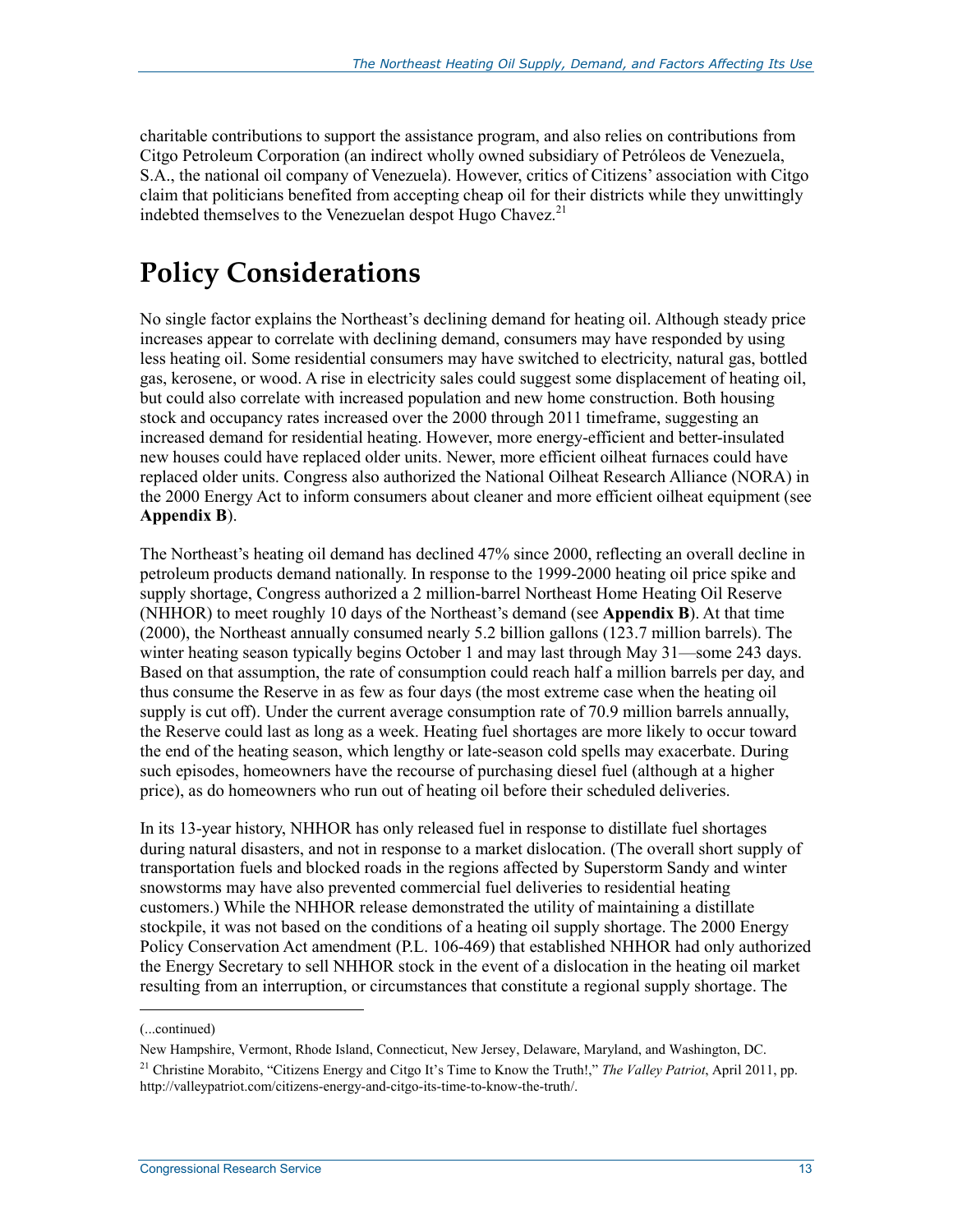amendment did not include a provision for the type of contingency that arose after Sandy, however. Congress may move to consider the need for clarifying the Energy Secretary's authority to release NHHOR stocks for emergency contingencies.

NHHOR does not appear to have influenced heating oil prices the way that the threat of releasing crude oil from the Strategic Petroleum Reserve might influence crude oil prices.<sup>22</sup> Commodity traders are likely to bid up heating oil futures contracts early in the season, if long-term weather forecasts call for a colder winter. Heating oil futures contracts will also reflect crude oil price futures. Observers may interpret these trading patterns as speculative bidding that is driving prices higher. However, to guarantee and lock in future supplies, heating oil brokers may be compelled to enter higher bids.

Independent retail marketers tend to respond to more local market conditions and shorter timeframes. Price increases (or decreases) reflect the marketer's expectation of the cost to replace their current fuel stocks in order to stay in business. In authorizing NHHOR, policy makers sought to avert the "price gouging" reported to occur prior to and during fuel shortages. In defense of marketers, consumers only become aware of impending shortages through a price signal, that is, a price spike. No more direct signal exists to inform consumers of the need to conserve, and no more immediate mechanism exists to allocate at least a minimum amount of fuel while discouraging hoarding. The reluctance of the Secretary of Energy to tap NHHOR may have influenced consumers to conserve fuel as prices escalated over time (very much in line with overall energy conservation policy). The presence of NHHOR may have instilled some confidence that a supply shortage would be temporary. In the aftermath of Sandy, however, NHHOR supported a federal disaster response effort, not as a response to a market dislocation as policy makers had conceived its role.

The Northeast region's reduced dependence on heating oil and the increased availability of alternative heating fuels raise the question of whether DOE should continue maintaining NHHOR, and whether Congress should continue to monitor the region's heating oil supply.

<sup>22</sup> See CRS Report R42460, *The Strategic Petroleum Reserve: Authorization, Operation, and Drawdown Policy*, by Anthony Andrews and Robert Pirog.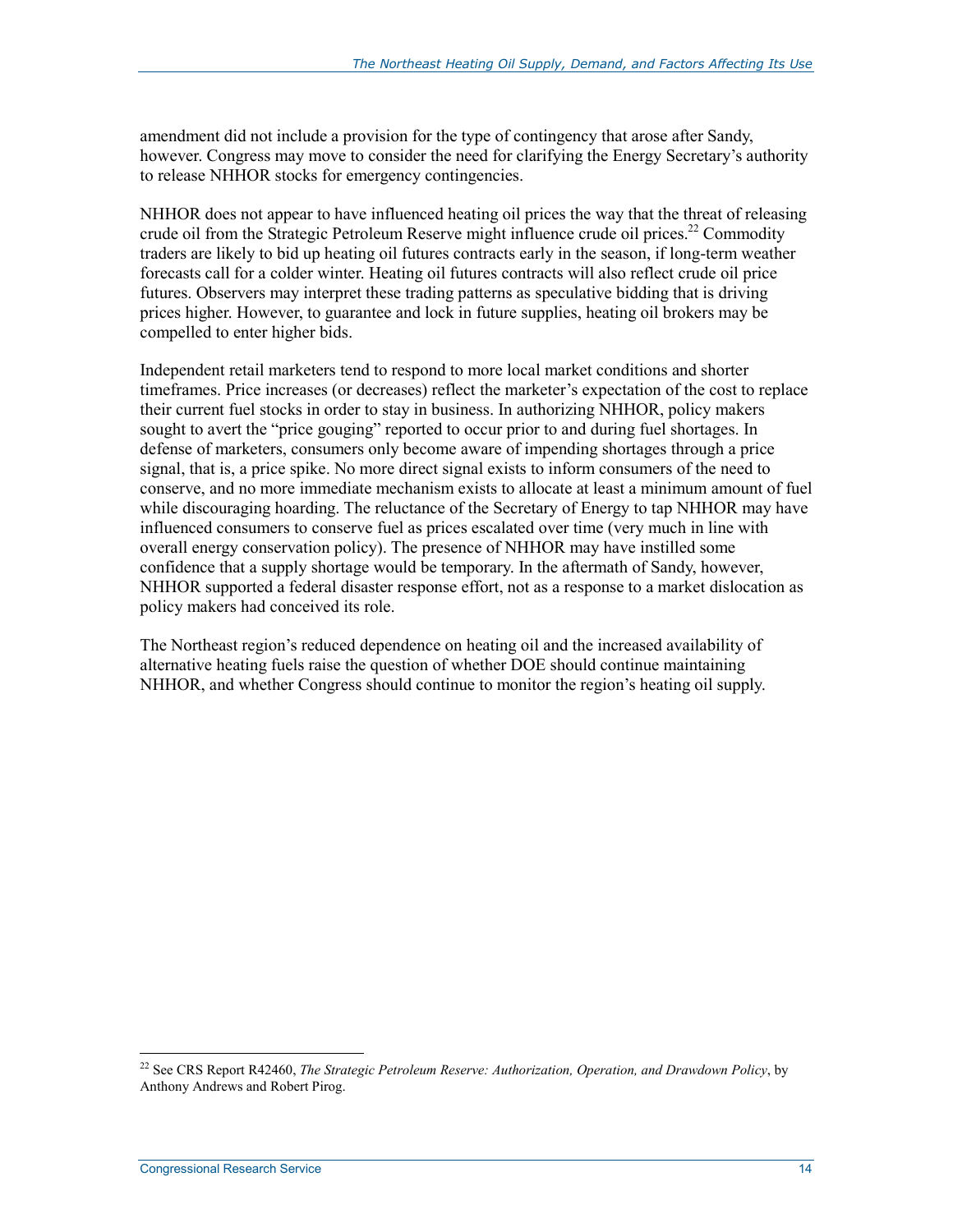## **Appendix A. Definitions of Distillate Fuel Categories**

#### **Distillate Fuel Oil**

A general classification for one of the petroleum fractions produced in conventional distillation operations. It includes diesel fuels and fuel oils. Products known as No. 1, No. 2, and No. 4 diesel fuel are used in on-highway diesel engines, such as those in trucks and automobiles, as well as off-highway engines, such as those in railroad locomotives and agricultural machinery. Products known as No. 1, No. 2, and No. 4 fuel oils are used primarily for space heating and electric power generation.<sup>23</sup>

#### **No. 2 Fuel Oil (Heating Oil)**

A distillate fuel oil that has a distillation temperature of 640 degrees Fahrenheit at the 90% recovery point and meets the specifications defined in ASTM Specification D 396. It is used in atomizing type burners for domestic heating or for moderate capacity commercial/industrial burner units.

#### **No. 4 Fuel Oil**

A distillate fuel oil made by blending distillate fuel oil and residual fuel oil stocks. It conforms to ASTM Specification D 396 or Federal Specification VV-F-815C, and is used extensively in industrial plants and in commercial burner installations that are not equipped with preheating facilities. It also includes No. 4 diesel fuel used for low- and medium-speed diesel engines and conforms to ASTM Specification D 975.

#### **No. 1 Distillate**

A light petroleum distillate that can be used as either a diesel fuel (see No. 1 Diesel Fuel) or a fuel oil (see No. 1 Fuel Oil).

**No. 1 Diesel Fuel**: A light distillate fuel oil that has distillation temperatures of 550 degrees Fahrenheit at the 90% point and meets the specifications defined in ASTM Specification D 975. It is used in high-speed diesel engines generally operated under frequent speed and load changes, such as those in city buses and similar vehicles.

**No. 1 Fuel Oil**: A light distillate fuel oil that has distillation temperatures of 400 degrees Fahrenheit at the 10% recovery point and 550 degrees Fahrenheit at the 90% point and meets the specifications defined in ASTM Specification D 396. It is used primarily as fuel for portable outdoor stoves and portable outdoor heaters.

<sup>1</sup> 23 Rick Wallace, *Definitions of EIA Distillate Categories and Fuels Contained in the Distillate Grouping*, U.S. Department of Energy.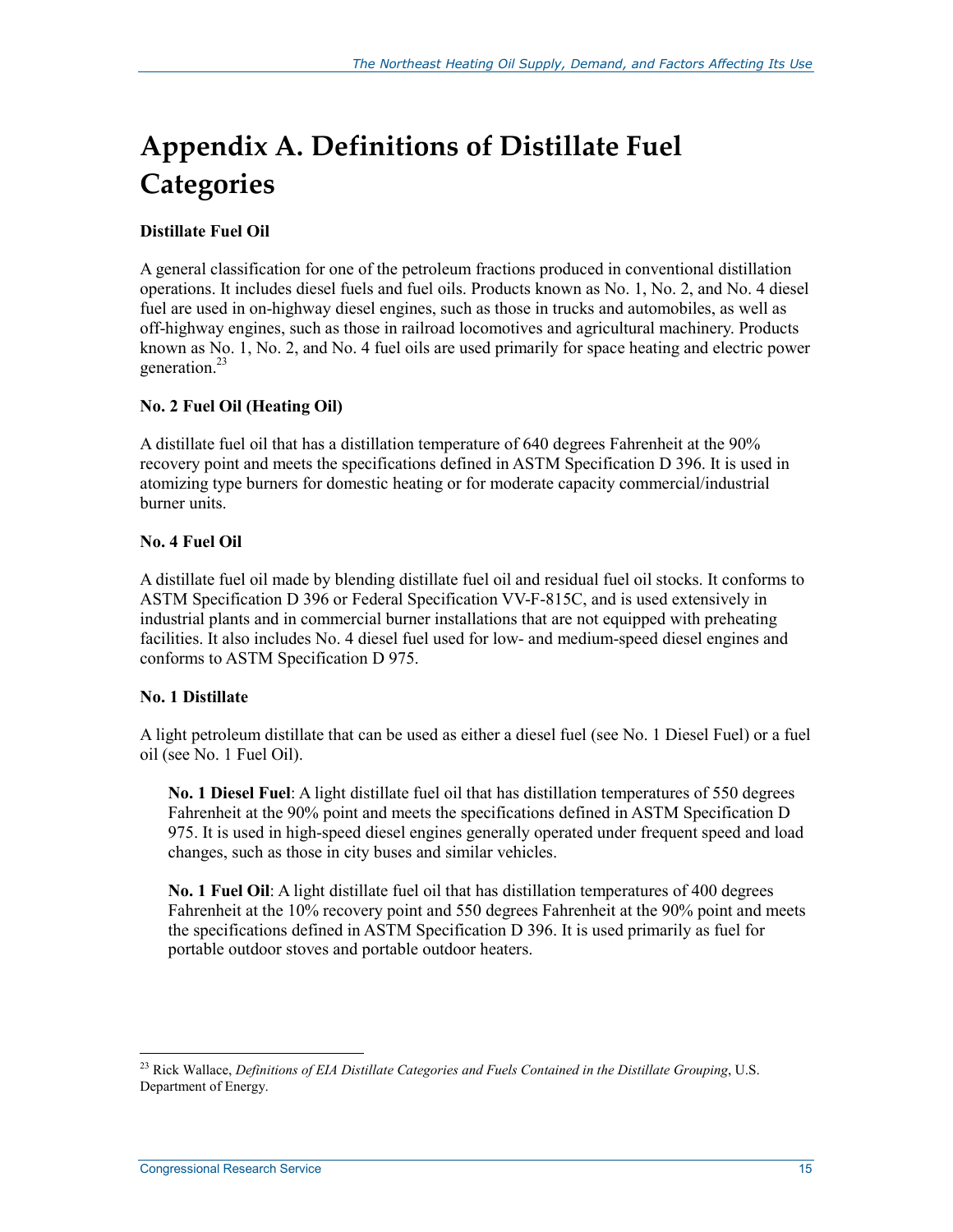#### **No. 2 Distillate**

A petroleum distillate that can be used as either a diesel fuel (see No. 2 Diesel Fuel) or a fuel oil (see No. 2 Fuel Oil).

**No. 2 Diesel Fuel**: A fuel that has distillation temperatures of 500 degrees Fahrenheit at the 10% recovery point and 640 degrees Fahrenheit at the 90% recovery point and meets the specifications defined in ASTM Specification D 975. It is used in high-speed diesel engines that are generally operated under uniform speed and load conditions, such as those in railroad locomotives, trucks, and automobiles.

**No. 2 Diesel Fuel, High Sulfur**: No. 2 diesel fuel that has a sulfur level above 500 ppm.

**No. 2 Diesel Fuel, Low Sulfur**: No. 2 diesel fuel that has a sulfur level between 15 ppm and 500 ppm (inclusive). It is used primarily in diesel motor vehicle diesel engines for onhighway use.

**No. 2 Diesel Fuel, Ultra Low Sulfur Diesel (ULSD)**: No. 2 diesel fuel that has a sulfur level below 15 ppm. It is used primarily in newer motor vehicle diesel engines for on-highway use.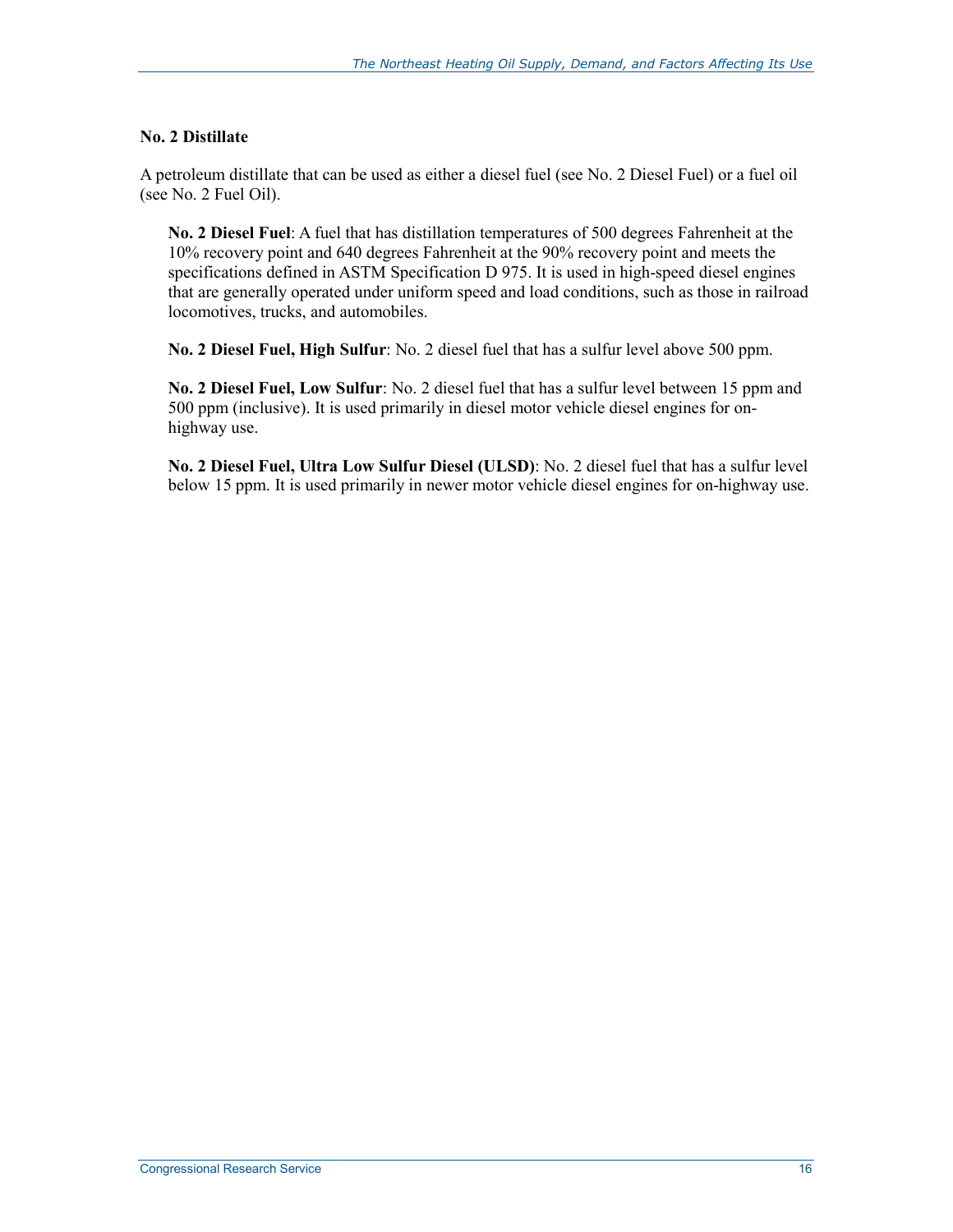## **Appendix B. National Oilheat Research Alliance**

Congress authorized the National Oilheat Research Alliance (NORA) in the 2000 Energy Act to develop projects for the research, development, and demonstration of clean and efficient oilheat utilization equipment; and to operate programs that enhanced consumer and employee training. NORA was a not-for-profit industry trade association of heating oil suppliers conceived of, and chartered under, Title VII of the act. As such, it was exempt from taxation under Section 501(c) of the Internal Revenue Code of 1986. NORA fell into a category of federally authorized programs known as check-off programs. To fund check-off programs, a fraction of the wholesale cost of a product is set aside by the producer and deposited into a common fund to be used to benefit producers and consumers.

Title VII included the provision in Section 713 (Sunset) that limited NORA's authorization to four years after establishment (February 2001). Section 302 (National Oilheat Research Alliance) of the 2005 Energy Policy Act (P.L. 109-58) amended Title VII to extend the sunset provision to nine years after NORA's establishment date, effectively extending it to February 2010. NORA actually ceased operation at the end of 2011, more than a year beyond its sunset date, while it disbursed remaining funds. Although Title VII, Section 704 *Referenda*, paragraph (c)— *Termination or Suspension* authorized NORA to hold a referendum to determine whether the oilheat industry favored termination or suspension of the alliance, there is no indication of industry interest in doing so. The Agricultural Act of 2014 (P.L. 113-79) extended NORA for an additional 9 years, extending its life for 18 years from its original authorization under the 2000 Energy Act. NORA announced that it is resuming full operations, and began collecting fees as of April 1, 2014.<sup>24</sup>

## **Function and Operation**

NORA started operation on February 6, 2001, and started collecting fees on March 1, 2001. Marketers and suppliers in 23 states and the District of Columbia chose to participate in NORA.<sup>25</sup>

Section 706 (Functions) authorized NORA to develop programs and projects, and enter into contracts to implement programs for

- 1. consumer and employee safety and training,
- 2. research, development, and demonstration of oilheat equipment, and
- 3. consumer education.

Section 706 specifically excluded advertising or promotions, and research on oilheat equipment that had already been verified as technically feasible.

<sup>&</sup>lt;sup>24</sup> NORA, NORA Reestablished by Congress, http://www.nora-oilheat.org/site20/index.mv?screen=home.

<sup>&</sup>lt;sup>25</sup> Connecticut, Delaware, Idaho, Indiana, Kentucky, Maine, Maryland, Massachusetts, Michigan, Nevada, New Hampshire, New Jersey, New York, North Carolina, Ohio, Oregon, Pennsylvania, Rhode Island, South Carolina, Vermont, Virginia, Washington, Wisconsin, and Washington, DC.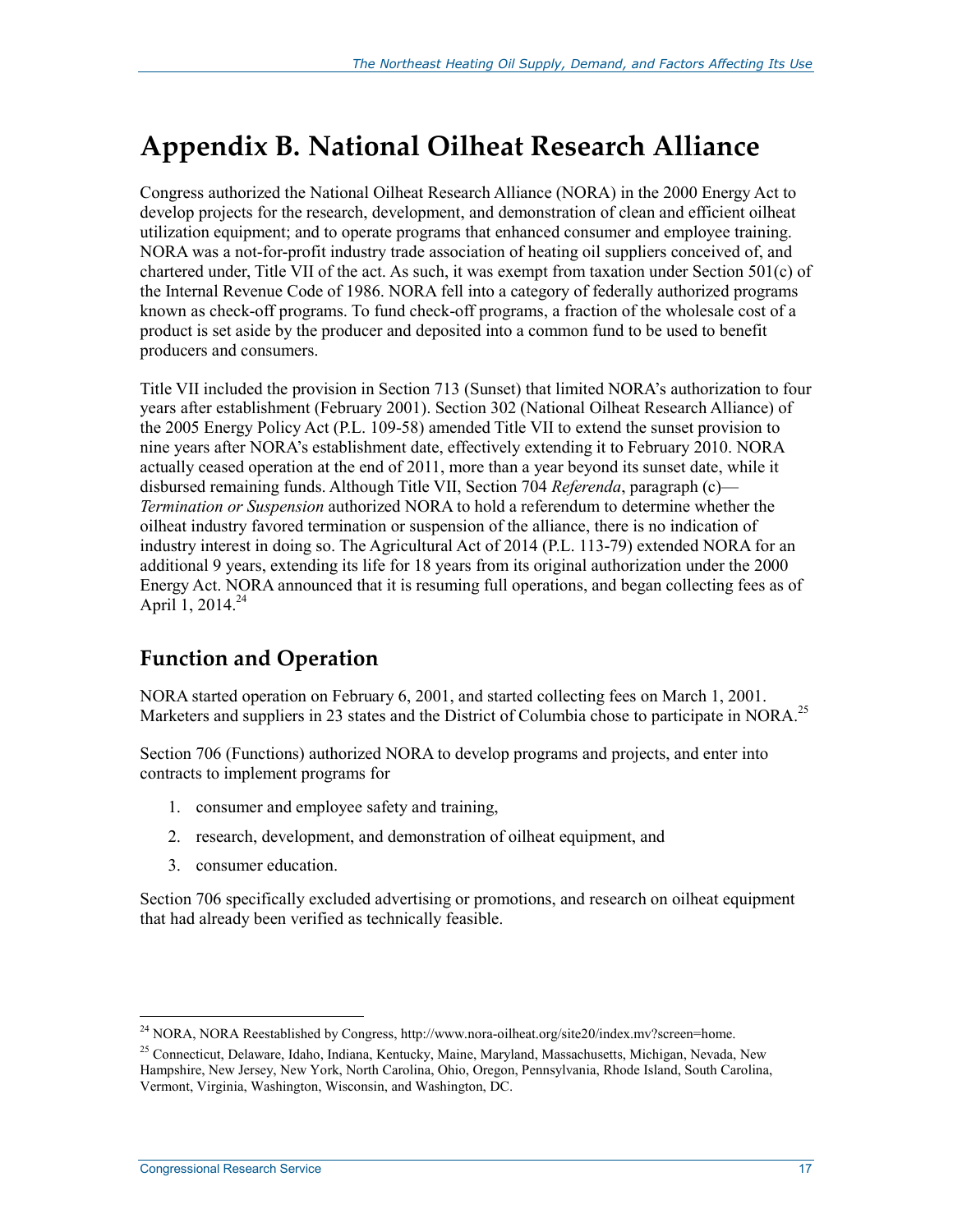### **Funding Source**

To fund the projects and programs, the Title VII, Section 707 (Assessments) directed wholesalers to collect a two-tenths cent (\$0.002) per gallon assessment on No. 1 distillate and No. 2 dyed distillate at the point of sale, to be paid to the Alliance on a quarterly basis. **Table B-1** summarizes NORA's assessed fees and other generated income during the years it operated (2001 through 2011). NORA's total revenue (including assessments, interest, other income sources, and contract revenue) reached nearly \$125 million by the end of 2011. Fee assessments represented 97% of total revenue collected. See **Figure B-1**.

| Revenue in current \$ |                                                   |                                  |                     |                            |                                     |
|-----------------------|---------------------------------------------------|----------------------------------|---------------------|----------------------------|-------------------------------------|
| <b>Calendar Year</b>  | <b>Net</b><br><b>Assessment</b><br><b>Revenue</b> | <b>Interest</b><br><b>Income</b> | <b>Other Income</b> | Contract<br><b>Revenue</b> | <b>Total Revenue</b><br>and Support |
| 2001                  | 11,055,555                                        | 77,989                           |                     |                            | 11,133,544                          |
| 2002                  | 14,637,440                                        | 86,662                           | 19,271              |                            | 14,743,373                          |
| 2003                  | 17,447,342                                        | 43,120                           | 337,051             |                            | 17,827,513                          |
| 2004                  | 15,621,740                                        | 34,518                           | 232,818             |                            | 15,889,076                          |
| 2005                  | 8,798,154                                         | 129,841                          | 225,633             |                            | 9,153,628                           |
| 2006                  | 13,330,306                                        | 325,940                          | 158,872             |                            | 13,815,118                          |
| 2007                  | 14,001,145                                        | 314,418                          | 146,496             |                            | 14,462,059                          |
| 2008                  | 12,495,762                                        | 14,408                           | 129,882             |                            | 12,740,052                          |
| 2009                  | 12,008,689                                        | 6,068                            | 148,715             |                            | 12,163,472                          |
| 2010                  | 1,953,741                                         | 1,113                            | 348,635             | 153,542                    | 2,457,031                           |
| 2011                  |                                                   | 1,069                            | 99,994              | 491,332                    | 592,395                             |
| <b>Total</b>          | 121,349,874                                       | 1,135,146                        | 1,847,367           | 644,874                    | 124,977,261                         |

#### **Table B-1. NORA Assessment Revenue 2001-2011**

**Source:** NORA Annual Reports, http://www.nora-oilheat.org/site20/index.mv?screen=budgets.

**Notes:** Total Revenue Support = Assessment Revenue + Interest Income + Other Income**.**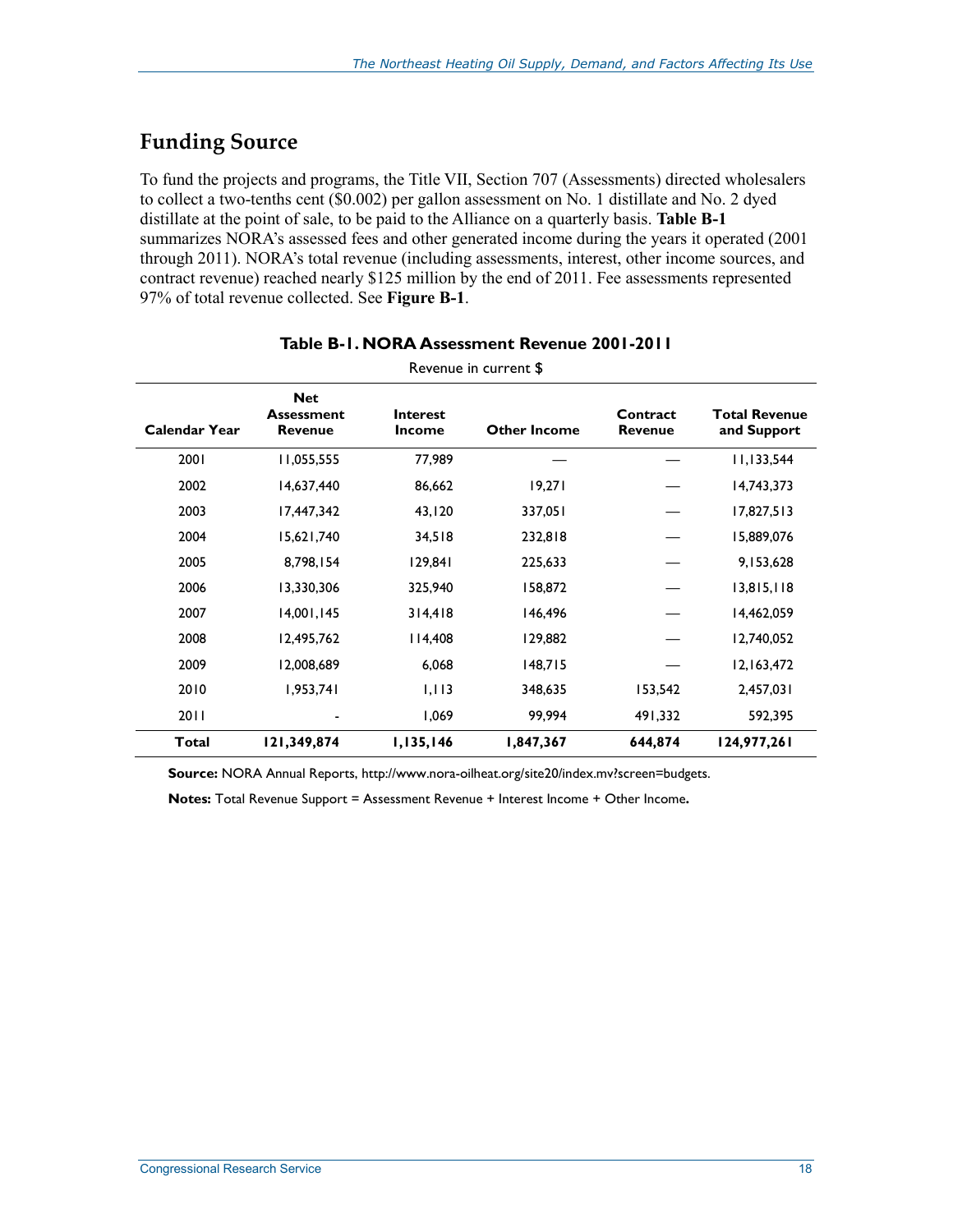

**Figure B-1. NORA Revenue by Funding Source** 

**Source:** Compiled from **Table 1**, "NORA Expenses and Spending During Assessment Authorization, 2001- 2011."

## **Spending Issues**

Title VII Section 707 (d) (Investment of Funds) authorized NORA to invest funds collected through assessments, and any other funds received by the Alliance, only in—

- 1. Obligations of the United States or any agency of the United States;
- 2. General obligations of any State or any political subdivision of a State;
- 3. Interest-bearing account or certificate of deposit of a bank that is a member of the Federal Reserve System; or
- 4. Obligations fully guaranteed as to principal and interest by the United States.

By the end of 2011, NORA had spent \$124.5 million (**Table B-2**), with just \$0.5 million remaining from the \$125 million collected in assessments (**Table B-1**). NORA spent nearly 75% (\$92 million) of its assessments in the form of state grants (**Figure B-2**). NORA's general and administrative expenses represented slightly more than 6% (\$7.6 million) of overall spending.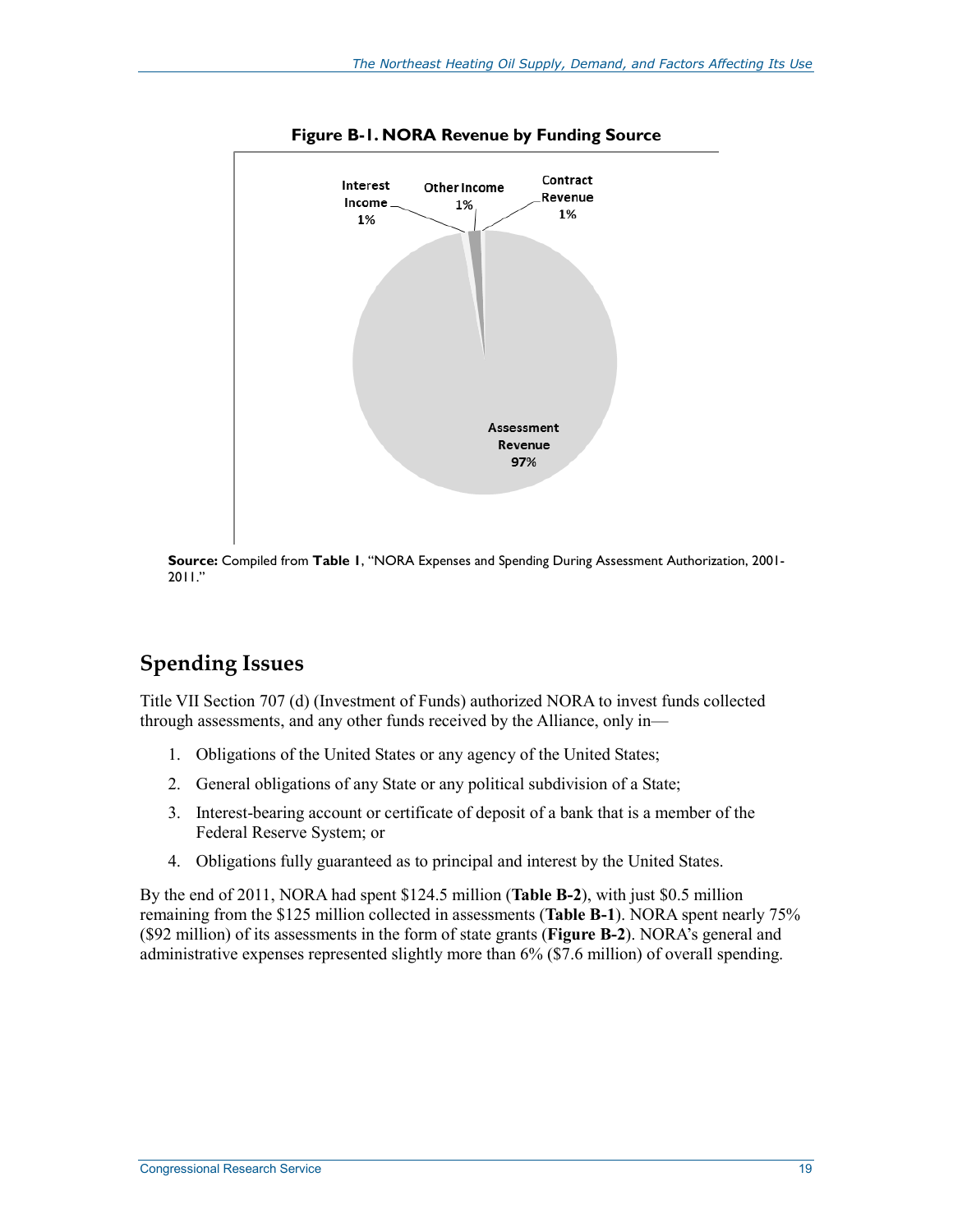|              | Expense in current \$                     |                                  |                        |                          |                   |                                     |                                   |                                 |
|--------------|-------------------------------------------|----------------------------------|------------------------|--------------------------|-------------------|-------------------------------------|-----------------------------------|---------------------------------|
| Cal.<br>Year | <b>Research and</b><br><b>Development</b> | <b>Education</b><br>and Training | <b>State</b><br>Grants | Tank<br><b>Insurance</b> | General<br>Admin. | <b>Consumer</b><br><b>Education</b> | <b>Special</b><br><b>Projects</b> | <b>Total</b><br><b>Expenses</b> |
| 2001         | 380,431                                   | 380,431                          | 8,084,149              |                          | 1,104,991         |                                     |                                   | 9,950,022                       |
| 2002         | 554,271                                   | 554,271                          | 11,772,201             |                          | 1,046.109         |                                     |                                   | 13,926,852                      |
| 2003         | 1,207,679                                 | 707,679                          | 12,027,305             |                          | 1,421,878         | 2,254,292                           |                                   | 17,618,833                      |
| 2004         | 641,000                                   | 641,000                          | 12,951,662             | 150,000                  | 1,259,044         | 490,496                             |                                   | 16,133,202                      |
| 2005         | 1,000,000                                 | 120,000                          | 4,220,343              | 150,000                  | 571,782           | 1,000,000                           | 502,464                           | 7,564,589                       |
| 2006         | 637,862                                   | 662,862                          | 11,502,559             |                          | 520,275           | 1,548,000                           | 477,682                           | 15,349,240                      |
| 2007         | 580,114                                   | 645,114                          | 10,733,674             |                          | 556,266           | 1,468,000                           | 638,888                           | 14,622,056                      |
| 2008         | 777,114                                   | 645,114                          | 9,123,651              |                          | 591,931           | 1,110,000                           | 476,076                           | 12,723,866                      |
| 2009         | 777,114                                   | 300,000                          | 9610,877               |                          | 607,280           | 910,000                             | 361,174                           | 12,566,445                      |
| 2010         | 89,321                                    | 150,000                          | 1,954,802              |                          | 502,693           | 1,394                               | 233,636                           | 2,931,846                       |
| 2011         | 506,553                                   | 1,077                            |                        |                          | 432,539           | 4,267                               | 138,184                           | 1,082,620                       |
| Total        | 7,151,459                                 | 4,807,548                        | 91,981,233             | 300,000                  | 7,569,725         | 8,786,449                           | 2,828,104                         | 124,469,571                     |

#### **Table B-2. NORA Expenses and Spending During Assessment Authorization 2001-2011**

**Source:** NORA Annual Reports, http://www.nora-oilheat.org/site20/index.mv?screen=budgets.

**Notes:** NORA reported \$1,905,703 in Net Assets Remaining at the end of 2008.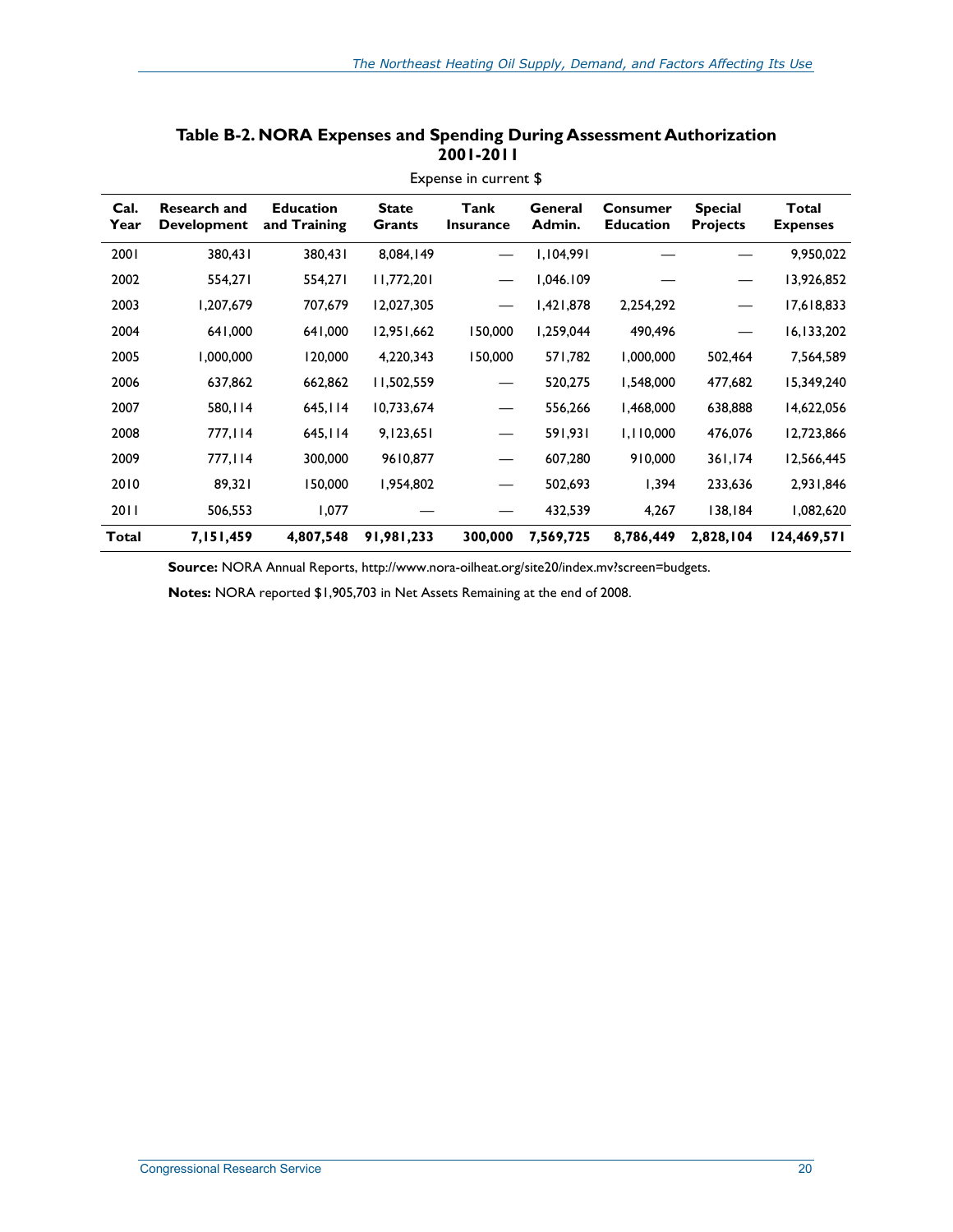

**Figure B-2. NORA Expenses and Spending** 

2001 through 2011

**Source:** Compiled from **Table B-2**, "NORA Expenses and Spending During Assessment Authorization, 2001- 2011."

### **Government Accountability Office Review**

In a 2010 report, the Government Accountability Office (GAO) reviewed the "Extent to Which NORA's Activities Have Met Key Requirements and Carried Out Statutorily Prescribed Functions" and commented that it was not clear whether all the activities that NORA reported achieved strategic goals. $^{26}$  Specifically

NORA's research and development activities were generally consistent with strategic goals, but because NORA's strategic plan lacked goals for its consumer education, education and training, and oil tank programs, GAO could not determine if these activities achieved desired results.

<sup>26</sup> U.S. Government Accountability Office, *Propane and Heating Oil: Federal Oversight of the Propane Education and Research Council and National Oilheat Research Alliance Should Be Strengthened*, GAO-10-583, June 2010, pp. 49- 50.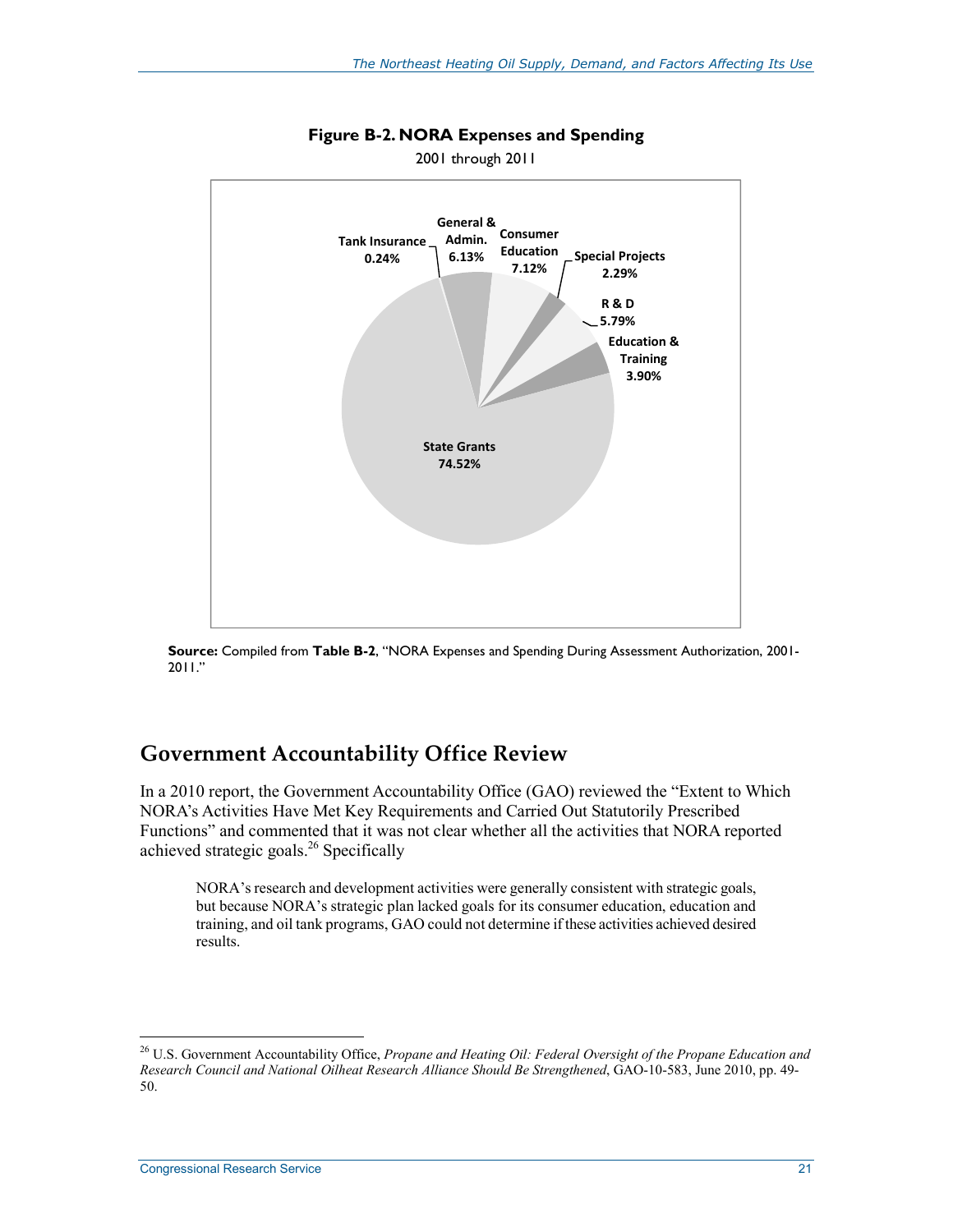In considering the 18 key legislative requirements in Title VII, GAO concluded that NORA did appear to meet 11 requirements that did not raise significant issues. These are summarized in **Table B-3**.

| <b>Section</b>                                                                  | <b>Key Legislative Requirement Met</b>                                                                                             |
|---------------------------------------------------------------------------------|------------------------------------------------------------------------------------------------------------------------------------|
| 705(d). Compensation                                                            | No members were compensated for their service or expenses.                                                                         |
| 706(a)(2). Functions/ Coordination                                              | Activities were efficiently coordinated with Brookhaven National<br>Laboratory (Dept. of Energy) to avoid unnecessary duplication. |
| $706(a)(3)(A)$ . Functions/ Activities—Exclusions                               | No apparent support for advertising, promotions, or consumer<br>surveys in support of advertising or promotions.                   |
| 706(a)(3)(B)(ii). Functions/ Activities-<br><b>Research/Excluded Activities</b> | No research, development and demonstration support for oilheat<br>utilization equipment already determined technically feasible.   |
| 706(b). Functions/ Priorities                                                   | Program expenses allocated to education and training; research,<br>development, and demonstration; and consumer education.         |
| 706(c)(1). Functions/ Administration-Officers;<br>Committees; Bylaws            | Bylaws adopted for the conduct of business.                                                                                        |
| 706(e)(1). Functions/ Budget-Publication                                        | Budget published each year for public review and comment.                                                                          |
| 706(f)(2)(A). Functions/ Records-Audits                                         | Certified public accountant has annually reviewed financial<br>statements.                                                         |
| 706(g)(2). Functions/ Public Access to Proceedings-<br>Meetings Open to Public  | Council and executive committee meetings were open to the<br>public.                                                               |
| 706(h). Functions/ Annual Report                                                | Annual report prepared each year since 2001.                                                                                       |
| 707(d). Assessments/ Investment of Funds                                        | Investments were reviewed for compliance with legislative<br>provisions by its counsel.                                            |

#### **Table B-3. Eleven Key Legislative Requirements Met by NORA**

Title VII—National Oil Heat Research Alliance Act of 2000 (P.L. 106-469)

**Source:** GAO, *Propane and Heating Oil—Federal Oversight of the Propane Education and Research Council and National Oilheat Research Alliance Should be Strengthened*, GAO-10-981T, September 29, 2010.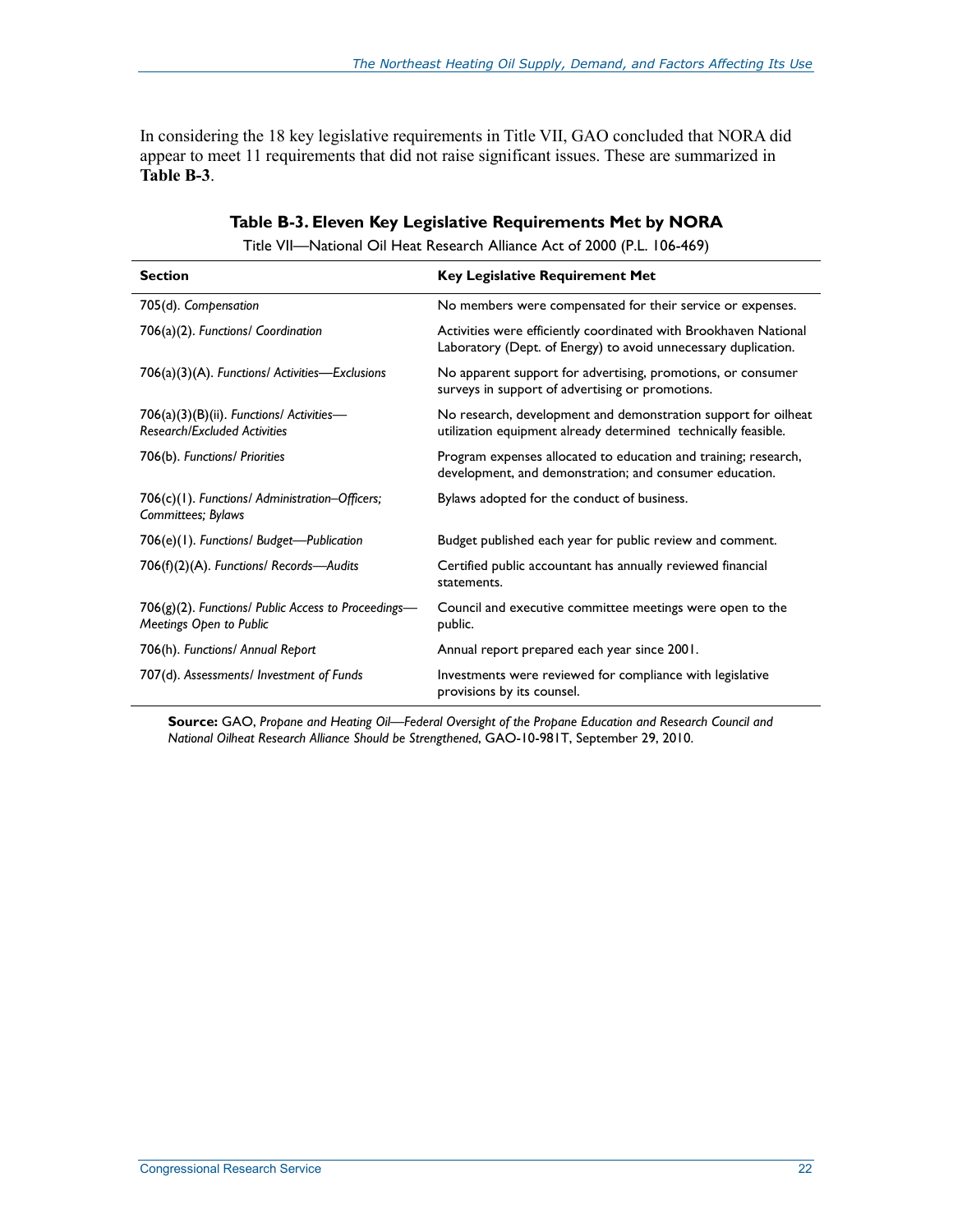GAO also identified issues regarding NORA's or its qualified state associations' activities under seven other legislative requirements or priorities of the Oilheat Act. The issues are summarized in **Table B-4**.

| <b>Section</b>                                                                                                                         | <b>Key Legislative Requirement Issue</b>                                                                                                                                                                               |
|----------------------------------------------------------------------------------------------------------------------------------------|------------------------------------------------------------------------------------------------------------------------------------------------------------------------------------------------------------------------|
| 705(c)(1)(B). Membership/ Number of Members-<br><b>States Represented</b>                                                              | Having the required minimum number (23) of states<br>represented on the NORA council; at the commencement of<br>review, only 20 states were represented; 3 states were<br>subsequently added.                          |
| 705(e). Terms                                                                                                                          | "Membership  Terms"—possible exceedance of term limits<br>of NORA council members.                                                                                                                                     |
| 706(e)(2). Functions/ Budget                                                                                                           | "Functions  Budget"—submission of the NORA annual<br>proposed budget to a potentially inappropriate DOE office for<br>review.                                                                                          |
| 706(f)(2)(C). Functions/Records; Audits-Policies and<br>Procedures                                                                     | Promulgation of formal policies and procedures for auditing<br>compliance with the Oilheat Act-NORA has no formal<br>procedures for auditing compliance per se.                                                        |
| 706(f)(2)(B). Functions/ Records; Audits-Public<br>Availability                                                                        | "Records; audits.- Availability of audit reports"-possible<br>failure to submit the NORA annual audit report to the<br>Secretary of Energy.                                                                            |
| 707(e)(2)(A)(ii)(IV). Assessments/ State, Local, and<br>Regional Programs-Monitoring; terms, conditions, and<br>reporting requirements | Monitoring of how state associations spend NORA's funds-<br>though 75% of NORA's spending went to 20 state<br>associations, GAO was unable to determine whether their<br>spending of NORA funds complied with the act. |
| 710. Lobbying Restrictions                                                                                                             | Activities involving Congress or politically affiliated entities-<br>NORA state association posted letter directed toward<br>supporting oilheat-related legislation.                                                   |

#### **Table B-4. Seven Key Legislative Requirements At Issue**

Title VII—National Oil Heat Research Alliance Act of 2000 (P.L. 106-469)

**Source:** GAO, Propane and Heating Oil—Federal Oversight of the Propane Education and Research Council and National Oilheat Research Alliance Should be Strengthened, GAO-10-981T, September 29, 2010.

**Notes:** See GAO report for NORA's response.

With specific regard to the Oilheat Act's lobbying prohibitions of Section 710, restrictions prohibited NORA from using Section 707 assessments to influence legislation or elections. It did, however, allow NORA the exception of using Section 707 funds to formulate and submit recommendations to the Secretary of Energy for amending Title VII or other laws that would further the purposes of NORA.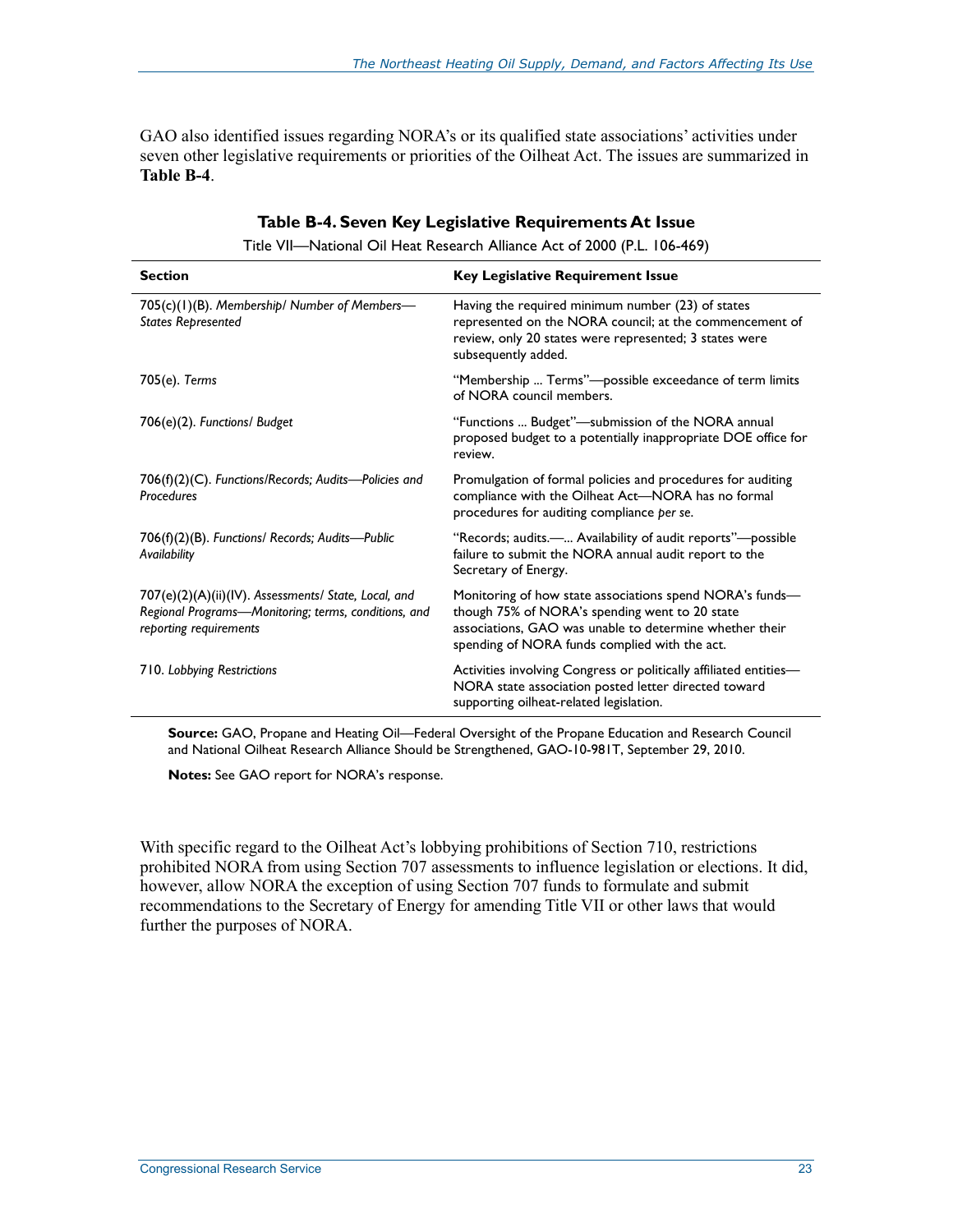#### GAO reported that $27$

minutes of an August 2008 NORA executive committee meeting indicated that the NORA president said he was seeking state senators' support for NORA reauthorization, and that a December 2008 NORA-qualified Massachusetts state association newsletter indicated that the NORA president traveled to Washington to urge both Massachusetts senators to support NORA reauthorization.

However, GAO went on to report that Title VII provides no guidance on what constitutes "influencing legislation or elections":

there is little pertinent legislative history; no court has addressed what this language means as used in these statutes; and other federal laws containing similar language have been interpreted in different ways. As such, it is not clear whether or not the Propane Act's or the Oilheat Act's prohibitions cover those types of activities.

<sup>&</sup>lt;sup>27</sup> U.S. Government Accountability Office, Propane and Heating Oil—Federal Oversight of the Propane Education and Research Council and National Oilheat Research Alliance Should be Strengthened, GAO-10-981T, September 29, 2010, pp. 6-7, http://www.energy.senate.gov/public/index.cfm/files/serve?File\_id=5e0792b7-a0b4-2908-4e0b-1127615fddcf.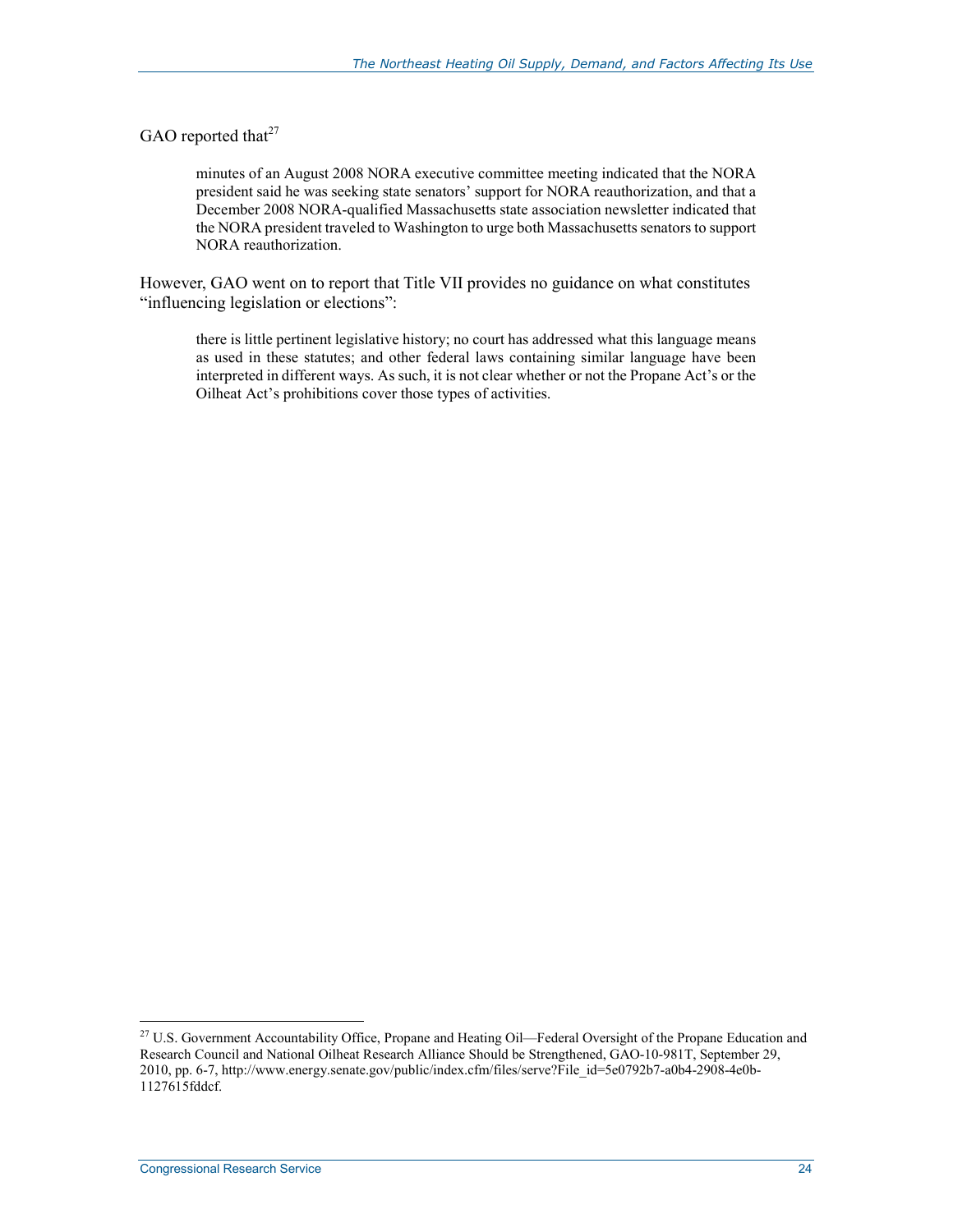## **Appendix C. Northeast Home Heating Oil Reserve**

A number of factors may have contributed to the near doubling of heating oil prices in some Northeastern states during the winter of 1999-2000, but the most significant may have been the sharply lower storage levels of middle distillate stocks (the range of home heating oil and diesel fuels) at the time. The acute conditions drew the concern of many Northeastern lawmakers because 69% of the U.S. households that used heating oil were located in the Northeast. The region continues to rely on heating oil as a source of home heating, but at a sharply reduced level. Alternative heating fuels may be responsible for reducing the dependency, as may improvements in home heating and insulation. Heating oil prices continue to remain high, as do other petroleum products and the price of crude oil, which may be discouraging use.

In response to the 1999-2000 heating oil price spike and supply shortage, Congress authorized the Secretary of Energy to establish the Northeast Home Heating Oil Reserve (NHHOR) in the Energy Act of 2000 (P.L. 106-469). As a 2 million barrel emergency stockpile of governmentowned heating oil, NHHOR was intended to meet roughly 10 days of demand by the Northeastern states at the time it was created.<sup>28</sup> The regional reserve reached its full capacity by the middle of October 2000 at two sites in New Haven, CT, and terminals in Woodbridge, NJ, and Providence, RI. The NHHOR mission is to supplement commercial fuel supplies should the region either anticipate or experience a severe disruption to normal supplies.

The 2000 act established NHHOR as part of the broader Strategic Petroleum Reserve (SPR), and the FY2001 Interior Appropriations Act (P.L. 106-291) made \$8 million from the SPR account available to maintain  $\overline{\text{NH}}$ OR.<sup>29</sup>

## **Drawdown Authority**

The 2000 Energy Act authorized the Secretary of Energy to draw down or sell NHHOR heating oil when a presidential determination is made that there is a severe energy supply interruption, either due to a "dislocation in the heating oil market," or a "regional supply shortage of significant scope and duration." The act defined a dislocation as a price differential between crude oil (reflected in an industry daily publication such as "Platt's Oilgram Price Report" or "Oil Daily") and No. 2 heating oil, as reported in the Energy Information Administration's retail price data for the Northeast, that

- increases by more than 60% over its five-year rolling average for the months of mid-October through March (considered as a heating season average);
- continues for seven consecutive days; and
- continues to increase during the most recent week for which price information is available.

<sup>&</sup>lt;sup>28</sup> 42 U.S.C. §6250.

<sup>29</sup> See CRS Report R42460, *The Strategic Petroleum Reserve: Authorization, Operation, and Drawdown Policy*, by Anthony Andrews and Robert Pirog.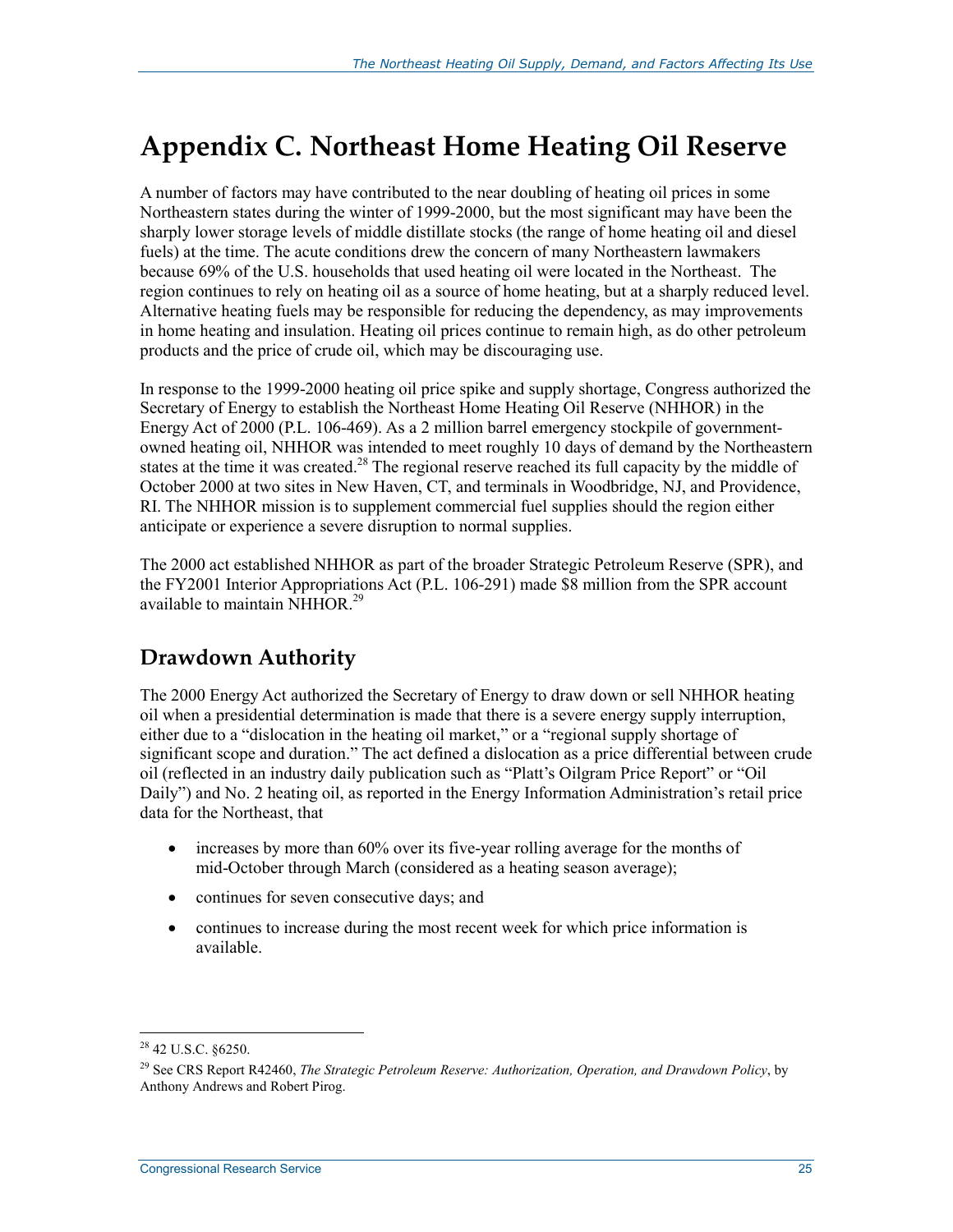The Energy Secretary can offer NHHOR oil through a competitive bid process, or exchange it through an agreement that replaces the original volume with an added volume as repayment premium.

The act's language was cause for controversy. Opponents of establishing a regional oil reserve argued that its use might be inappropriate, and the potential availability of the reserve could be a disincentive to private suppliers to maintain their inventories at sufficient levels. The intent of defining a dislocation was to make the threshold for use of the regional reserve high enough so that it would not discourage oil marketers and distributors from building up heating oil stocks. The President could also authorize a release of the NHHOR in the event that a "circumstance exists (other than the defined dislocation) that is a regional supply shortage of significant scope and duration, the adverse impacts of which would be 'significantly' reduced by use of the NHHOR<sup>"</sup>

### **Drawdowns**

During mid- and late December 2000, heating oil prices breached the 60% differential. However, this was due to a sharp decline in crude prices rather than to a rise in home heating oil prices. In fact, home heating oil prices were drifting slightly lower during the same reporting period. Although the 60% differential was satisfied, other conditions requisite to authorizing a drawdown of the NHHOR were not met.

A general strike in Venezuela that began in late 2002 resulted, for a time, in a loss of as much as 1.5 million barrels of daily crude supply to the United States. With refinery use lower than usual because of less crude reaching the United States, domestic markets for home heating oil had to rely on refined product inventories to meet demand during a particularly cold winter. Prices rose, and there were calls for use of the NHHOR; still, the price of heating oil fell significantly short of meeting the guidelines for a drawdown.

Neither the 2000 heating oil price spike nor the 2002 Venezuela strike led to a determination to draw down NHHOR.

#### **May 2007 Sale**

DOE announced on May 24, 2007, that it would sell approximately 35,000 barrels of home heating oil from the NHHOR. The Reserve's current five-year storage contract for the Providence, RI, storage location was to expire September 30, 2007, and market conditions had caused new storage costs to rise to a level that exceeded available funds. Revenue from the sale was used to supplement funds for the award of new long-term storage contracts that began October 1, 2007. The sale of heating oil from the Reserve's site commenced June 13, 2007, using an interactive online bidding system, and bidding closed on June 14. The 35,000 barrels sale represented less than 2% of the NHHOR authorized capacity of 2 million barrels of heating oil.

#### **Sale and Exchange for Ultra Low Sulfur Oil**

During February 2011, DOE conducted a turnover of the roughly 2-million-barrel Northeast Home Heating Oil Reserve for the purpose of converting its high sulfur (2,000 parts per million) stocks to cleaner-burning ultra-low sulfur distillate (15 parts per million). On February 3, DOE sold nearly 1 million barrels stored at the Hess First Reserve Terminal in Perth Amboy, NJ. On